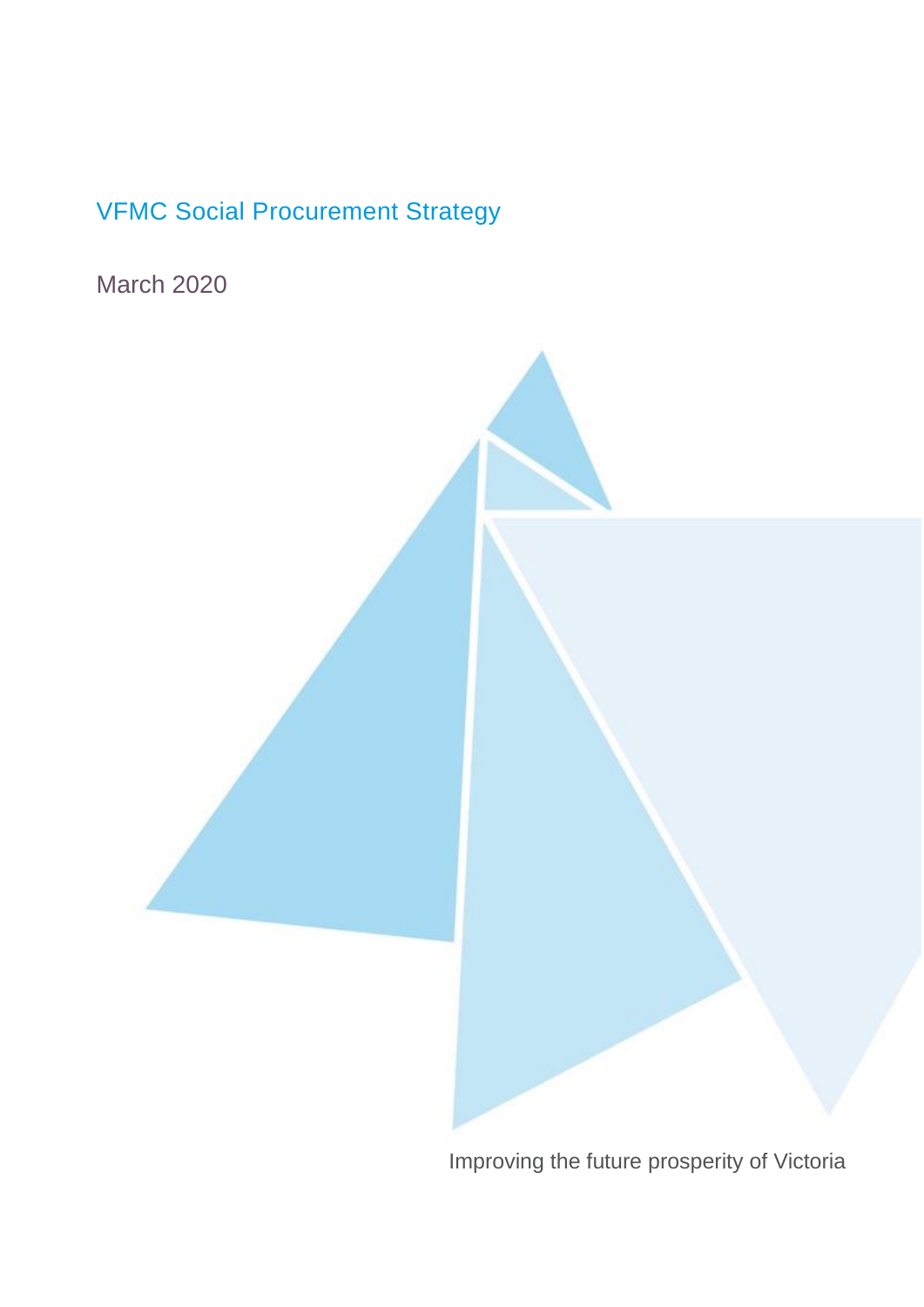

## **Contents**

| 1              | Document Information |                                                                                   |                |  |  |  |
|----------------|----------------------|-----------------------------------------------------------------------------------|----------------|--|--|--|
|                | 1.1                  | <b>Document Status</b>                                                            | 3              |  |  |  |
|                | 1.2                  | <b>Document History</b>                                                           | 3              |  |  |  |
| $\overline{2}$ | Context              |                                                                                   | $\overline{4}$ |  |  |  |
| 3              |                      | <b>VFMC Business Strategy</b>                                                     | 5              |  |  |  |
| $\overline{4}$ |                      | <b>VFMC Procurement Profile</b>                                                   | 5              |  |  |  |
|                | 4.1                  | <b>VFMC Spend Analysis</b>                                                        | 5              |  |  |  |
|                | 4.2                  | <b>Existing Social Procurement spend</b>                                          | $\overline{7}$ |  |  |  |
| 5              |                      | <b>VFMC Social Procurement Opportunity Analysis</b>                               | $\mathsf{9}$   |  |  |  |
|                | 5.1                  | Opportunity for direct social procurement                                         | $\overline{9}$ |  |  |  |
|                | 5.2                  | Opportunity for indirect social procurement                                       | 10             |  |  |  |
| 6              |                      | Priority social and sustainable objectives                                        | 12             |  |  |  |
|                | 6.1                  | Summary of key strategic actions arising from the opportunity analysis            | 12             |  |  |  |
|                |                      | 6.1.1 Purchasing appropriate goods and services from certified social enterprises | 12             |  |  |  |
|                |                      | 6.1.2 Purchasing from verified Aboriginal businesses                              | 13             |  |  |  |
|                |                      | 6.1.3 Purchasing from a disability enterprise                                     | 13             |  |  |  |
|                | 6.2                  | Social Procurement Activity Requirements                                          | 13             |  |  |  |
| 7              |                      | Roles and Responsibilities                                                        | 15             |  |  |  |
| 8              |                      | <b>Capability Development Plan</b>                                                | 16             |  |  |  |
| $\mathsf 9$    |                      | Supplier communication, education and development                                 | 19             |  |  |  |
| 10             |                      | Measurement and Reporting Action Plan                                             | 20             |  |  |  |
| 11             | Definitions<br>22    |                                                                                   |                |  |  |  |
| 12             |                      | Annexure - Social Procurement self-assessment                                     | 23             |  |  |  |
| 13             | Appendix<br>26       |                                                                                   |                |  |  |  |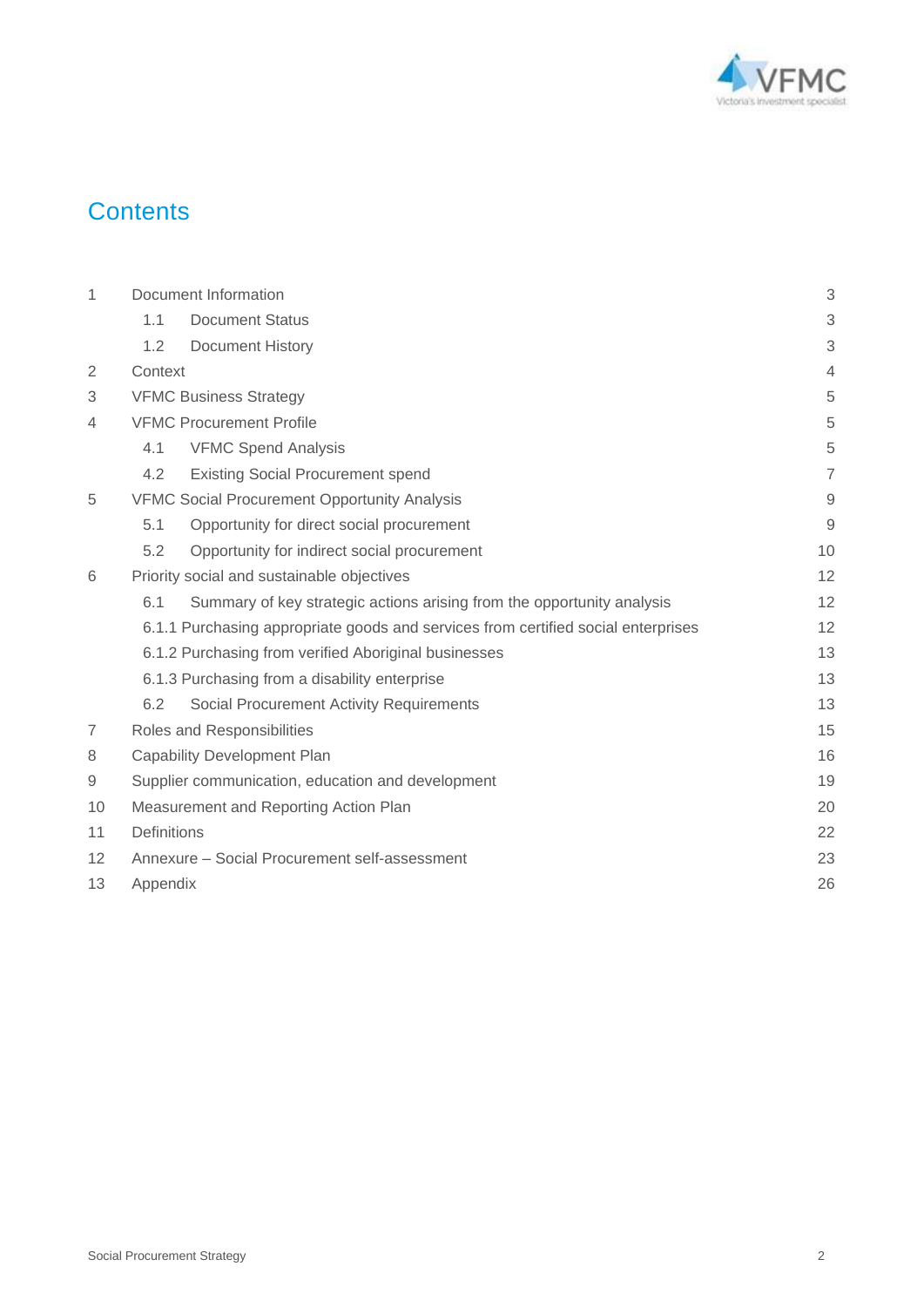

# <span id="page-2-0"></span>1 Document Information

#### <span id="page-2-1"></span>**1.1 Document Status**

The current status of this document is shown below.

| Original issue date   | 27 March 2020    |
|-----------------------|------------------|
| Current approval date | 27 March 2020    |
| Owner                 | Shiran Mahendran |
| Date of next review   | 30 April 2021    |
| Board review required | No               |

### <span id="page-2-2"></span>**1.2 Document History**

The history of changes made to this document is shown below.

| Version | Date | Summary of changes |
|---------|------|--------------------|
|         |      |                    |
|         |      |                    |
|         |      |                    |
|         |      |                    |
|         |      |                    |
|         |      |                    |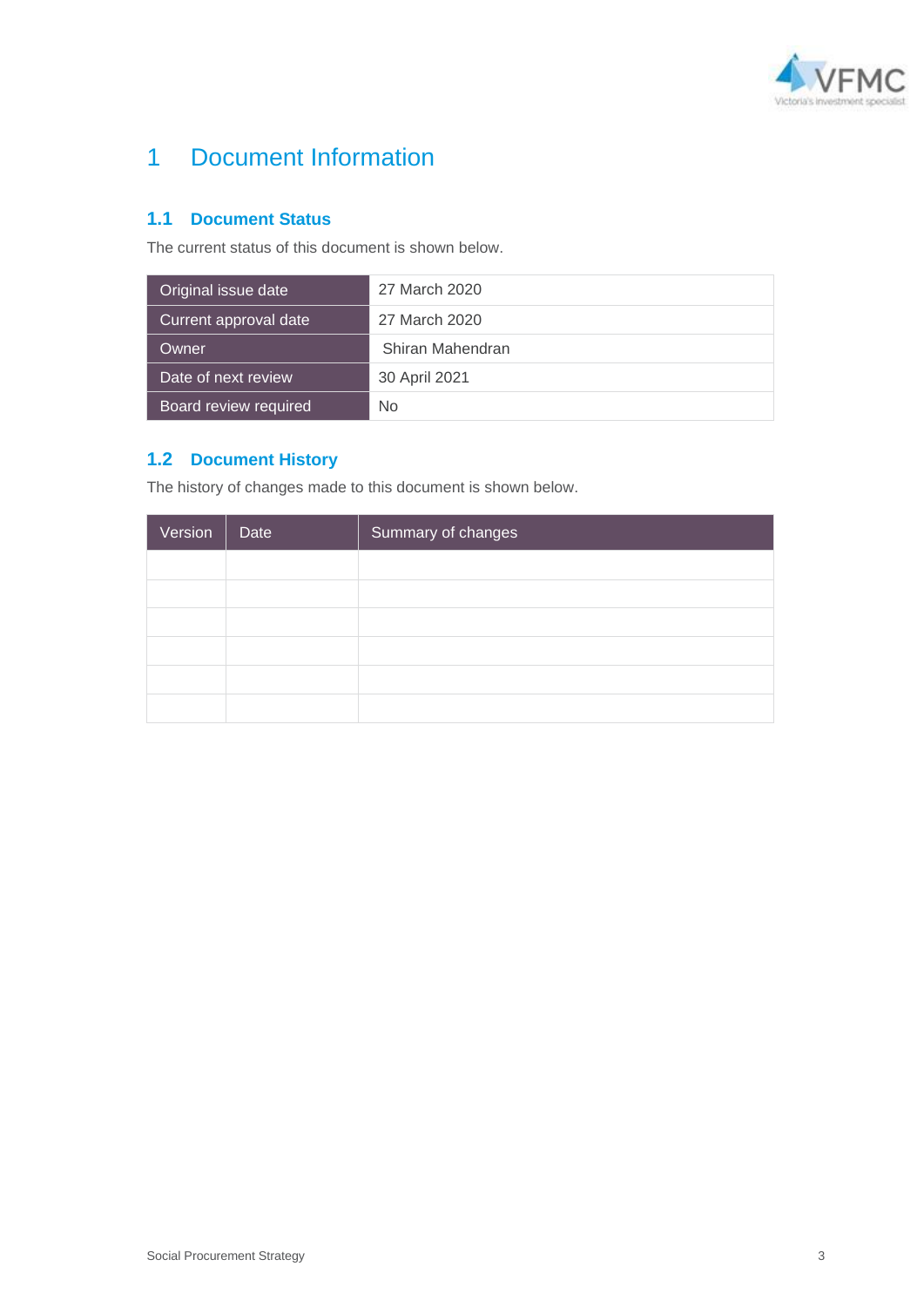

# <span id="page-3-0"></span>2 Context

As part of the VFMC social procurement program, we seek to use our purchasing decisions to realise greater social and environmental benefits that help build a fair, inclusive and sustainable Victoria.

The objectives of the Social Procurement Framework are:

- 1. Opportunities for Victorian Aboriginal people
- 2. Opportunities for Victorians with disability
- 3. Women's equality and safety
- 4. Opportunities for disadvantaged Victorians
- 5. Supporting safe and fair workplaces
- 6. Sustainable Victorian social enterprise and Aboriginal business sectors
- 7. Sustainable Victoria regions
- 8. Environmentally sustainable outputs
- 9. Environmentally sustainable business practices
- 10. Implementation of the Climate Change Policy Objectives.

VFMC's Social Procurement Strategy has been developed in response to the Victorian Government's Social Procurement Framework (SPF) released in April 2018. The SPF demonstrates an increased priority for delivering benefits to Victorian communities through procurement.

Based on the opportunity analysis in section 5 below, the priority objectives of the 2019-20 VFMC Social Procurement Strategy are to promote opportunities for businesses that support:

- Sustainable Victorian social enterprises and Aboriginal business sectors;
- Women's equality and safety;
- Implementation of the Climate Change Policy Objectives;
- Support safe and fair workplaces;
- Environmentally sustainable outputs, and
- Environmentally sustainable business practices.

Social procurement occurs:

*When organisations use their buying power to generate social value above and beyond the value of the goods, services or construction being procured.* 

The strategy sets out the VFMC approach to embedding sustainable procurement in our processes and throughout the supply chain by challenging us to think about where we buy our goods and services. It provides an action plan outlining specific tasks that can be taken to drive social value from procurement activities. The strategy is designed to be implemented and phased in over a number of years, as our Social Procurement process mature.

<span id="page-3-1"></span>Other Victorian Government Departments and Agencies have been consulted to ensure there is alignment in application of the Social Procurement Policy, and the opportunity to share opportunities amongst different agencies.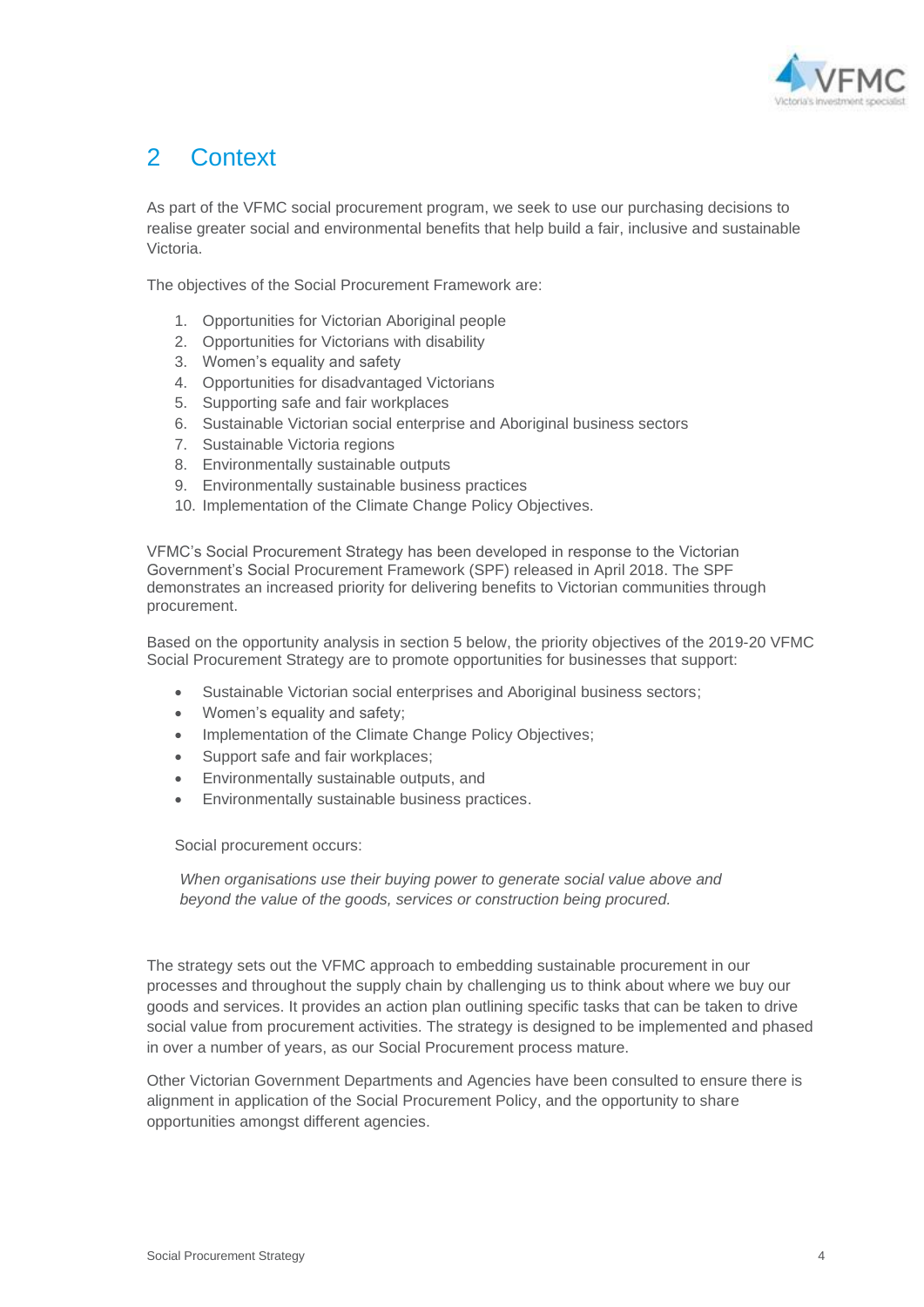

## 3 VFMC Business Strategy

The Victorian Funds Management Corporation (VFMC) is Victoria's investment specialist. Our aspiration is to be a diverse team who are united by a single purpose: Improving the future prosperity of Victoria. We aspire to be an extraordinary team delivering market leading, long-term returns.

Clients rely on VFMC to manage investment risk, optimise portfolios and advise on developing assets allocation strategies. Our investment and related services include:

- Developing strategic asset allocations for our clients.
- Operational execution of investment strategies client portfolios.
- Offering investment guidance and consulting.
- Internal funds management.
- Selecting external fund managers and monitoring their performance.
- Proxy voting services.
- Monitoring of risk and compliance.

VFMCs 2020 Strategic Plan is based upon 3 core pillars:-

- 1. Embedding strategic focus,
- 2. Building resilience in investment performance, and
- 3. Developing enabling capabilities

Our People Strategy is a key enabler of the 2020 Strategic Plan focusing on leadership, diversity and inclusion, talent management and capability, organisational health, and performance and reward. We aspire to be an extraordinary team delivering market leading, long-term returns within an environment that is inclusive, values diversity and innovative problem solving. We strive to be a team that is known and respected as a leading asset manager, not just in Australia but beyond, with the intellectual curiosity to learn new and different ways of achieving individual and organisational goals.

The VFMC Social Procurement Strategy builds on our commitments to all our stakeholders to be long term responsible investors, further realising the potential of our enterprise's procurement spend to deliver greater value beyond the goods or services being procured.

### <span id="page-4-0"></span>4 VFMC Procurement Profile

This section brings together key aspects of VFMC's procurement profile, which will assist in better understanding the opportunities in applying the social procurement policy.

#### <span id="page-4-1"></span>**4.1 VFMC Spend Analysis**

The total controllable spend excluding people expenses for VFMC for the last five years (\$650 million) shows that most of our expenditure relates to seven categories; External Fund Management Fees, Custodian expenses, IT, Market Data, Professional Services, Strategic Development and Office Administration (see Table 1).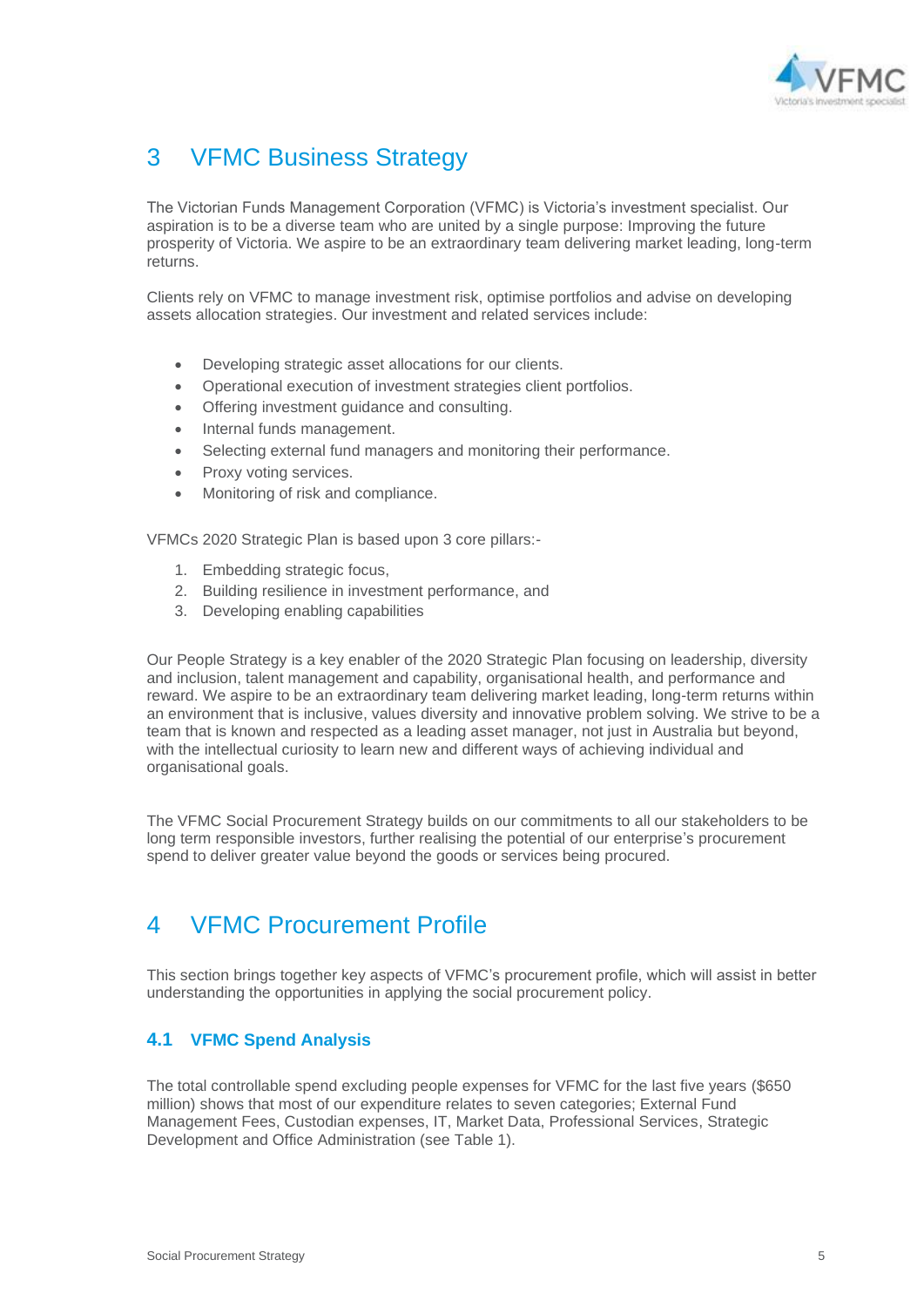

Table 1: Five year spend analysis



Excluding External Fund Management and Custodian Fees, much of what VFMC procures is knowledge services in areas such as professional services, legal services and technology services. Opportunities for direct procurement from social benefit suppliers are limited in these areas. However as existing contracts with suppliers expire and are renewed or new suppliers are contracted, indirect social procurement opportunities will be explored as part of the VFMC Social Procurement Strategy. (Refer section 5.2 for details).

From a "direct" social procurement perspective, our analysis of the 2019 Office administration category of expenditure (refer table 2, below) have identified potential areas for the use of social benefit, the details of which will be discussed in section 5.1.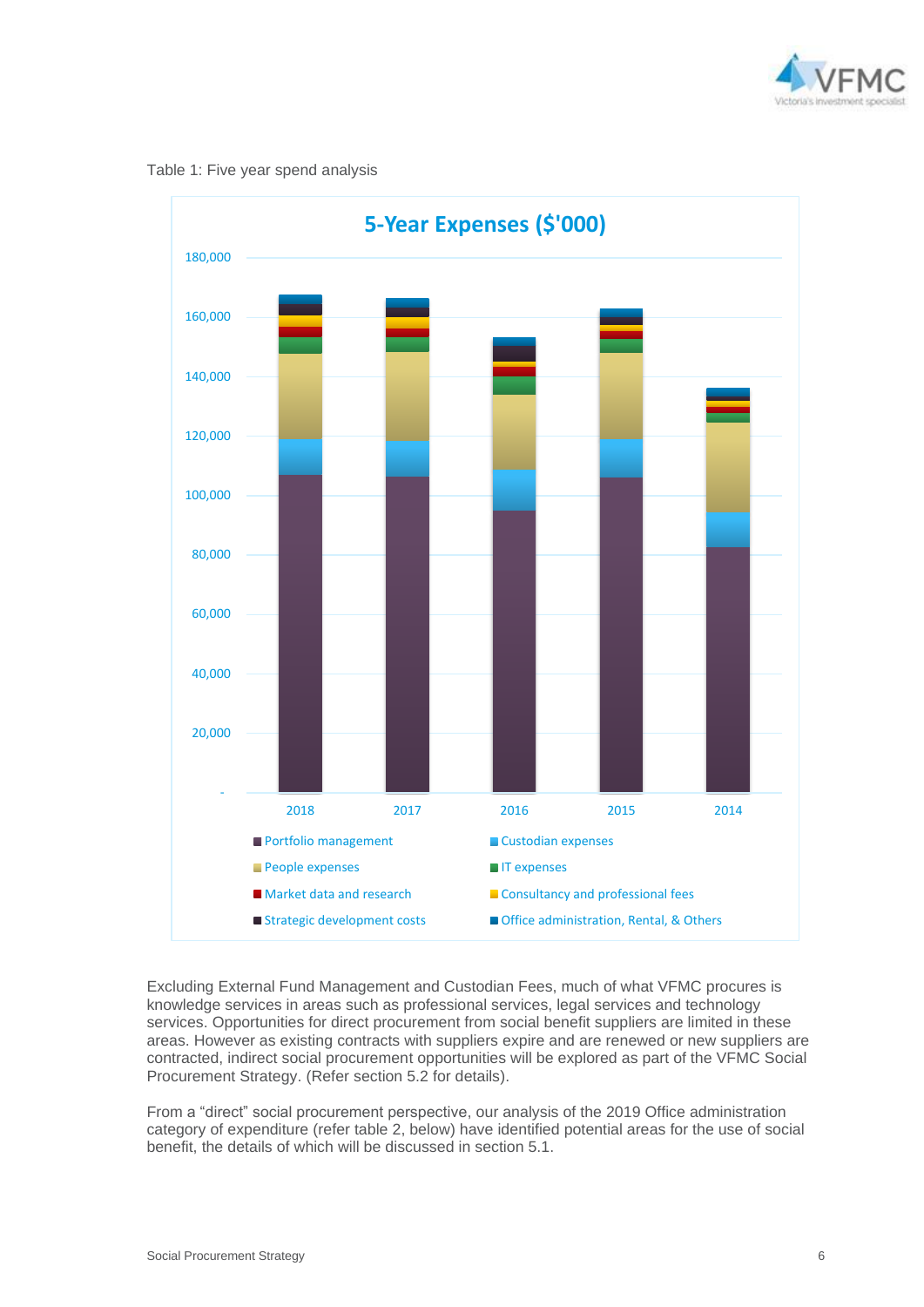





#### <span id="page-6-0"></span>**4.2 Existing Social Procurement spend**

VFMC currently does not formally apply social procurement objectives criteria to its direct procurement spend. However, as part of the VFMC 2020 Strategic Plan, the Environmental, Sustainability and Governance framework (ESG) used in the investments decision making process, has been enhanced.

The ESG framework includes and embraces a number of the Social Procurement Policy objectives, namely:-

- 1. Environmentally sustainable businesses
- 2. Sustainable businesses practises
- 3. Equal opportunity employment opportunities
- 4. Workplace health and safety

Effectively managing ESG risks and opportunities has long been integral to our investment processes and decision making. VFMC became a signatory to the UN-supported Principles for Responsible Investment (PRI) in 2007 and we are a member of the Investor Group on Climate Change (IGCC).

We embed ESG into our investment process through active ownership, integration, disclosure and continuous learning.

Active ownership – we engage with investee companies, fund managers and policy makers on material ESG issues, and we exercise our voting rights at company meetings.

Integration – we consider ESG risks and opportunities across all asset classes in the selection, management and monitoring of investments.

Disclosure – we encourage the development and use of ESG-related standards, and disclose VFMC's ESG activities to clients and other stakeholders.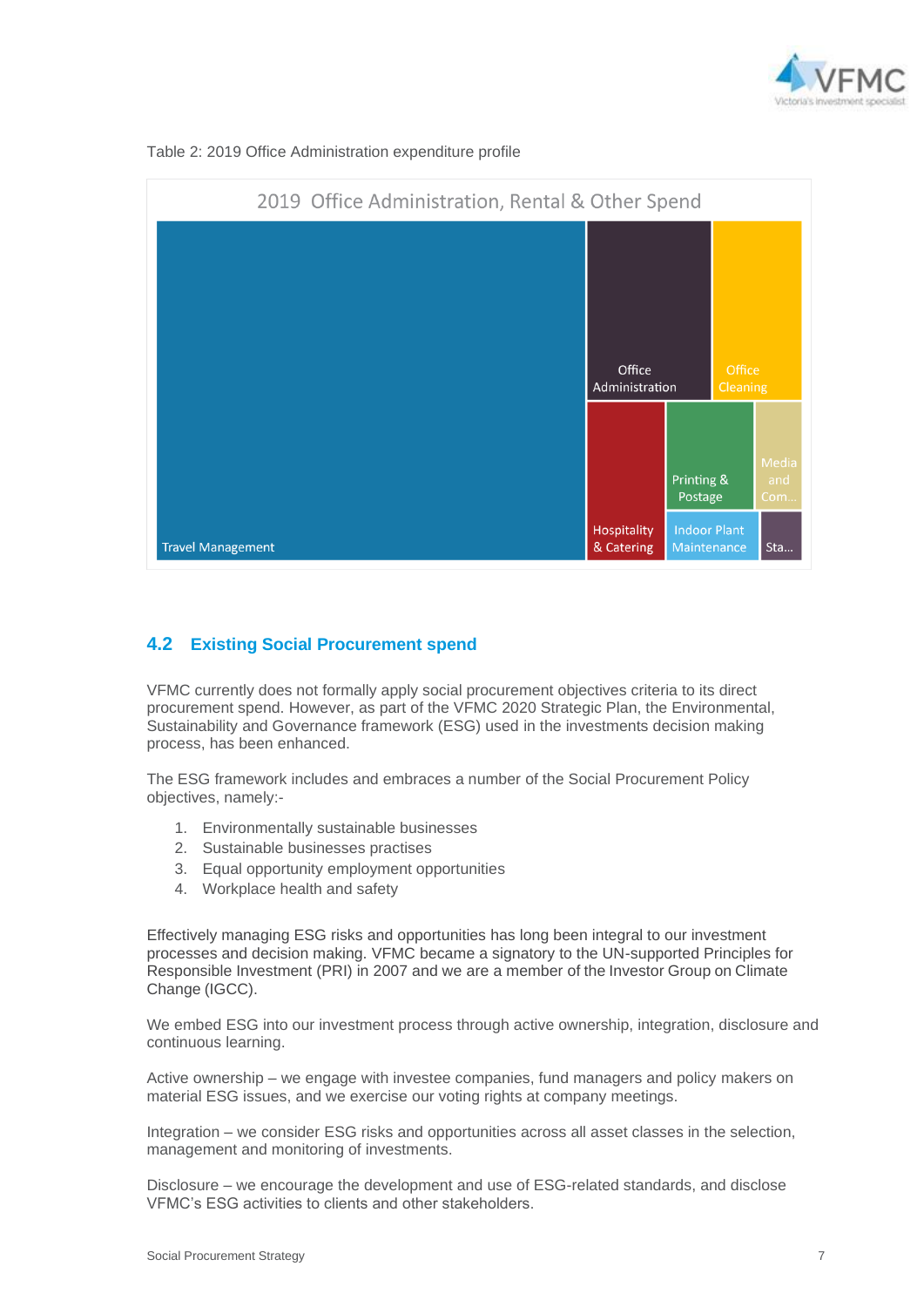

Continuous learning – we strive to expand our knowledge of material ESG issues and emerging ESG-related trends.

The ESG framework and policy is an important element in monitoring the performance of external fund managers employed to invest VFMC's funds under management.

The total expenditure for the procurement of external fund management services in 2018 was \$106 million or 63% of total VFMC expenditure. Due to the alignment and shared objectives of VFMC's ESG policy and the Social procurement strategy, an element of the application and compliance to Social Procurement for VFMC will be via the application of the ESG policy to external fund manager's fees, which will be articulated via the development of the Social Procurement Strategy. Refer to section 5.2 for details.

As Victoria's investment specialist, VFMC's team works hard at ensuring that we are across key and emerging risks that may impact upon our clients. Climate change is one of these risks.

VFMC recognises the need to keep global temperature rises this century to well below 2 degrees Celsius above pre-industrial levels to limit the negative impacts on society, the environment, and the economy.

Climate change is a systemic issue, presenting a material financial risk to underlying assets and companies within our investment portfolio. To help determine which climate risks are material we have undertaken a carbon footprint assessment, analysis at an individual security level, and climate change scenario analysis to better understand the possible future impact of climate change on our investment portfolio. We have clarified our legal obligations with regard to climate-related financial risk, as well as reputation factors.

Refer to VFMC's ESG Governance Framework for more details.

In addition to the ESG framework, VFMC's current work practices include:

- Use of recycled paper for printing;
- Recycle stations for paper, coffee cups and organic waste; and
- Green star rated office floor

This strategy builds upon VFMC's commitment towards Social Procurement objectives.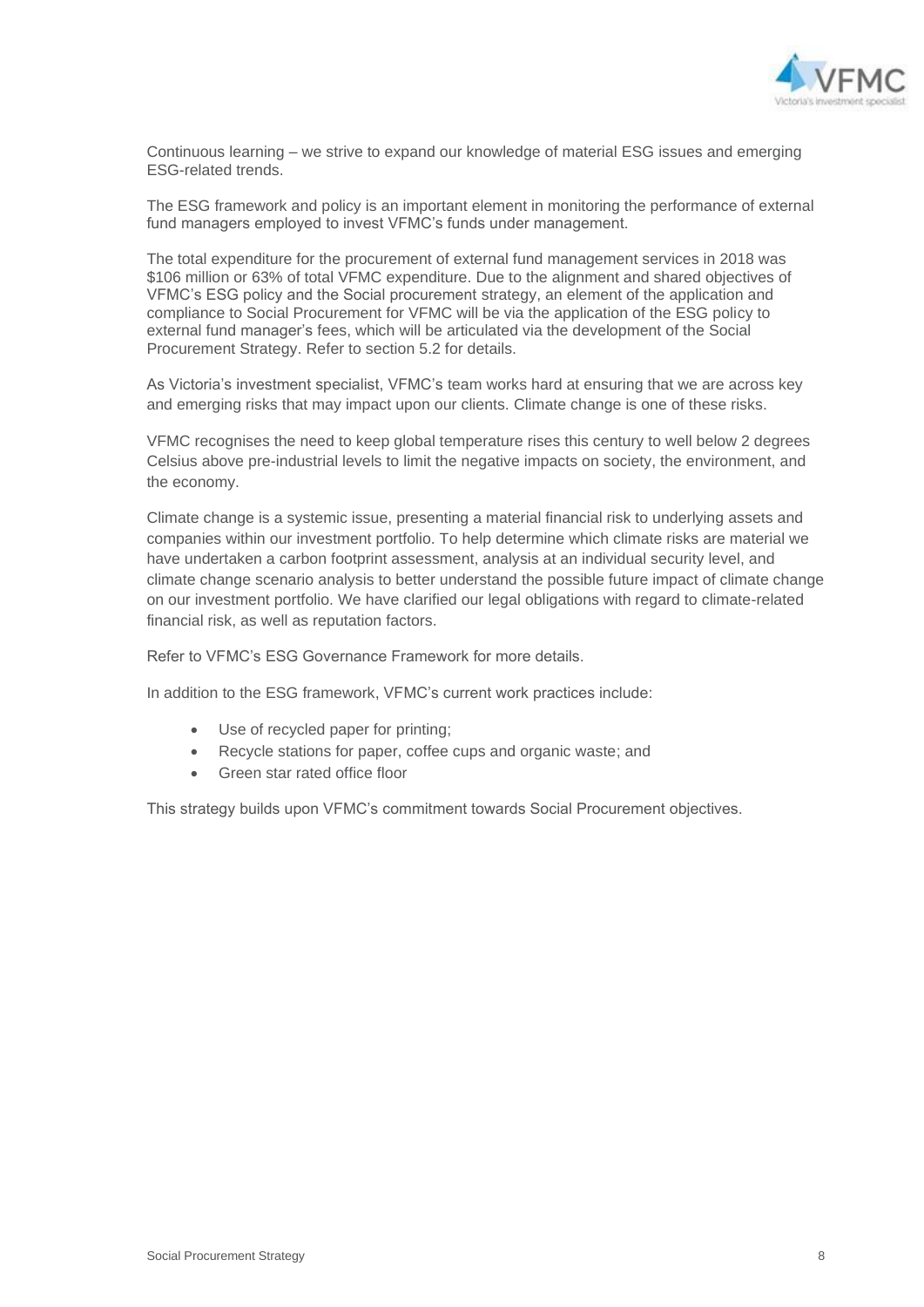

## <span id="page-8-0"></span>5 VFMC Social Procurement Opportunity Analysis

Social procurement can be grouped into two broad approaches:

**Direct** – Purchasing of goods and services from:

- Victorian social enterprises
- Victorian Aboriginal businesses
- other social benefit suppliers, including Victorian Australian Disability Enterprises

**Indirect** – Using the invitation to supply process and clauses in contracts with the private sector to seek social and sustainable outcomes for Victorians.

#### <span id="page-8-1"></span>**5.1 Opportunity for direct social procurement**

This opportunity analysis identifies areas of expenditure with greatest opportunity for direct social impact based on current information. Identified opportunities focus on both objectives of the VFMC and the broader Social Procurement Framework (SPF).

The table below sets out specific opportunities where social benefit suppliers can provide goods and services in categories of expenditure matching VFMC's procurement profile.

VFMC aims to prioritise the following SPF objective for each of the categories identified in the table below.

• Sustainable Victorian social enterprises and Aboriginal business sectors

VFMC will explore opportunities to source goods and services from social benefit suppliers. More specifically VFMC will request information from indigenous travel suppliers to assess suitability and aim to procure 20% of our catering from a suitable social benefit supplier.

| Category | Aggregate<br>Spend | Strategic<br><b>Actions</b>                                                                                                                                                                                                                                                                  | Completion<br>Target        | Accountability                                                                     | <b>Outcomes</b><br>sought                                                                    | Sourcing<br>tactics  | Target        |
|----------|--------------------|----------------------------------------------------------------------------------------------------------------------------------------------------------------------------------------------------------------------------------------------------------------------------------------------|-----------------------------|------------------------------------------------------------------------------------|----------------------------------------------------------------------------------------------|----------------------|---------------|
| Catering | < \$1<br>million   | Create a list<br>of social<br>enterprise<br>caterers with<br>the<br>expectation<br>that some of<br>the spend<br>(see<br>appendix<br>13.1 for $a$<br>breakdown)<br>will be<br>procured<br>from social<br>enterprises<br>unless the<br>requirements<br>cannot be<br>met by these<br>suppliers. | Q1 2021                     | Social<br>Procurement<br>champion and<br><b>Business</b><br>Administration<br>Team | Sustainable<br>Victorian<br>social<br>enterprise<br>and<br>Aboriginal<br>business<br>sectors | Targeted<br>sourcing | $5% -$<br>10% |
| Category | Aggregate<br>Spend | <b>Strategic</b><br>Actions                                                                                                                                                                                                                                                                  | Completion<br><b>Target</b> | Accountability                                                                     | <b>Outcomes</b><br>sought                                                                    | Sourcing<br>tactics  | Target        |

Table 3: Opportunities for direct procurement and targets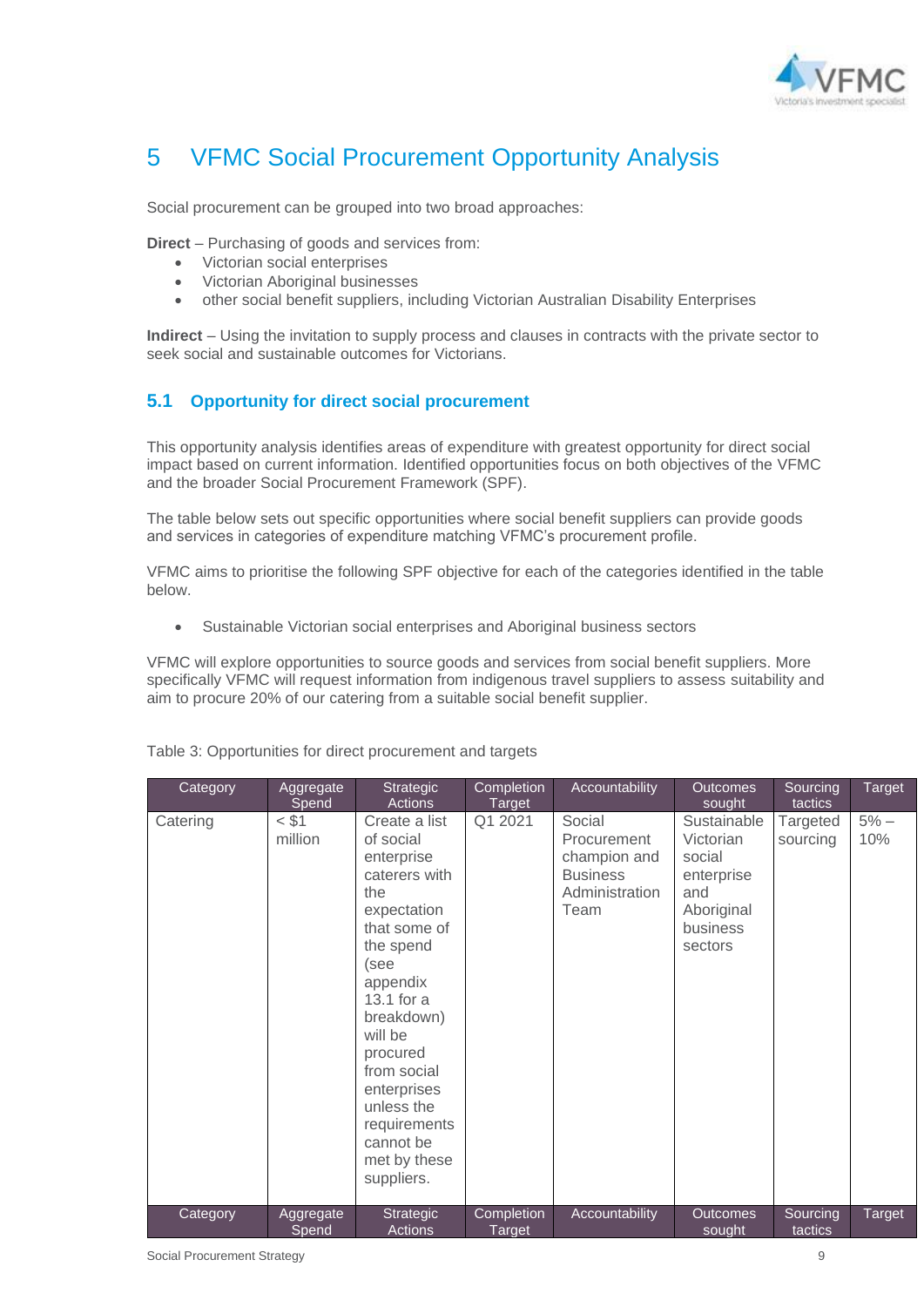

| <b>Print Services</b><br>(excl.<br>managed print<br>services, ie<br>photocopier<br>maintenance) | < \$1<br>million   | Explore<br>opportunities<br>to procure<br>20% of \$10k<br>(see<br>appendix<br>13.2 for a<br>breakdown)<br>from social<br>enterprises. | Q1 2021 | Social<br>Procurement<br>champion and<br><b>Business</b><br>Administration<br>Team | Sustainable<br>Victorian<br>social<br>enterprise<br>and<br>Aboriginal<br>business<br>sectors                                                               | Targeted<br>sourcing | $10% -$<br>20%               |
|-------------------------------------------------------------------------------------------------|--------------------|---------------------------------------------------------------------------------------------------------------------------------------|---------|------------------------------------------------------------------------------------|------------------------------------------------------------------------------------------------------------------------------------------------------------|----------------------|------------------------------|
| Stationery                                                                                      | $<$ \$1<br>million | Explore<br>opportunities<br>for social<br>enterprises<br>to supply<br>stationery<br>(see<br>appendix<br>13.3 for<br>example).         | Q1 2021 | Social<br>Procurement<br>champion and<br><b>Business</b><br>Administration<br>Team | Sustainable<br>Victorian<br>social<br>enterprise<br>and<br>Aboriginal<br>business<br>sectors                                                               | Targeted<br>sourcing | $10% -$<br>20%               |
| Travel<br>Management                                                                            | > \$1<br>million   | Explore<br>opportunities<br>for Aboriginal<br>business to<br>respond to<br>RFP (see<br>appendix<br>13.4 for<br>example).              | Q1 2021 | Social<br>Procurement<br>champion and<br><b>Business</b><br>Administration<br>Team | Opportunitie<br>s for<br>Victorian<br>Aboriginal<br>people<br>Sustainable<br>Victorian<br>social<br>enterprise<br>and<br>Aboriginal<br>business<br>sectors | Targeted<br>sourcing | Explore<br>Opport<br>unities |

#### <span id="page-9-0"></span>**5.2 Opportunity for indirect social procurement**

The table below sets out identified opportunities where mainstream suppliers can be influenced to behave in ways that support the SPF's social and sustainable objectives,

- Environmentally sustainable outputs
- Environmentally sustainable business practices
- Support safe and fair workplaces
- Implementation of the Climate Change Policy Objectives, and
- Women's equality and safety

During the planning stages of a procurement activity, procurers will consider the relevant social objective(s) to focus on and include corresponding outputs or outcomes in the tender documents which are meaningful and measurable.

The use of standard weighted criteria in the selection process that align with VFMC's priority objectives will drive the achievement of outcomes through contractual arrangements. Procurers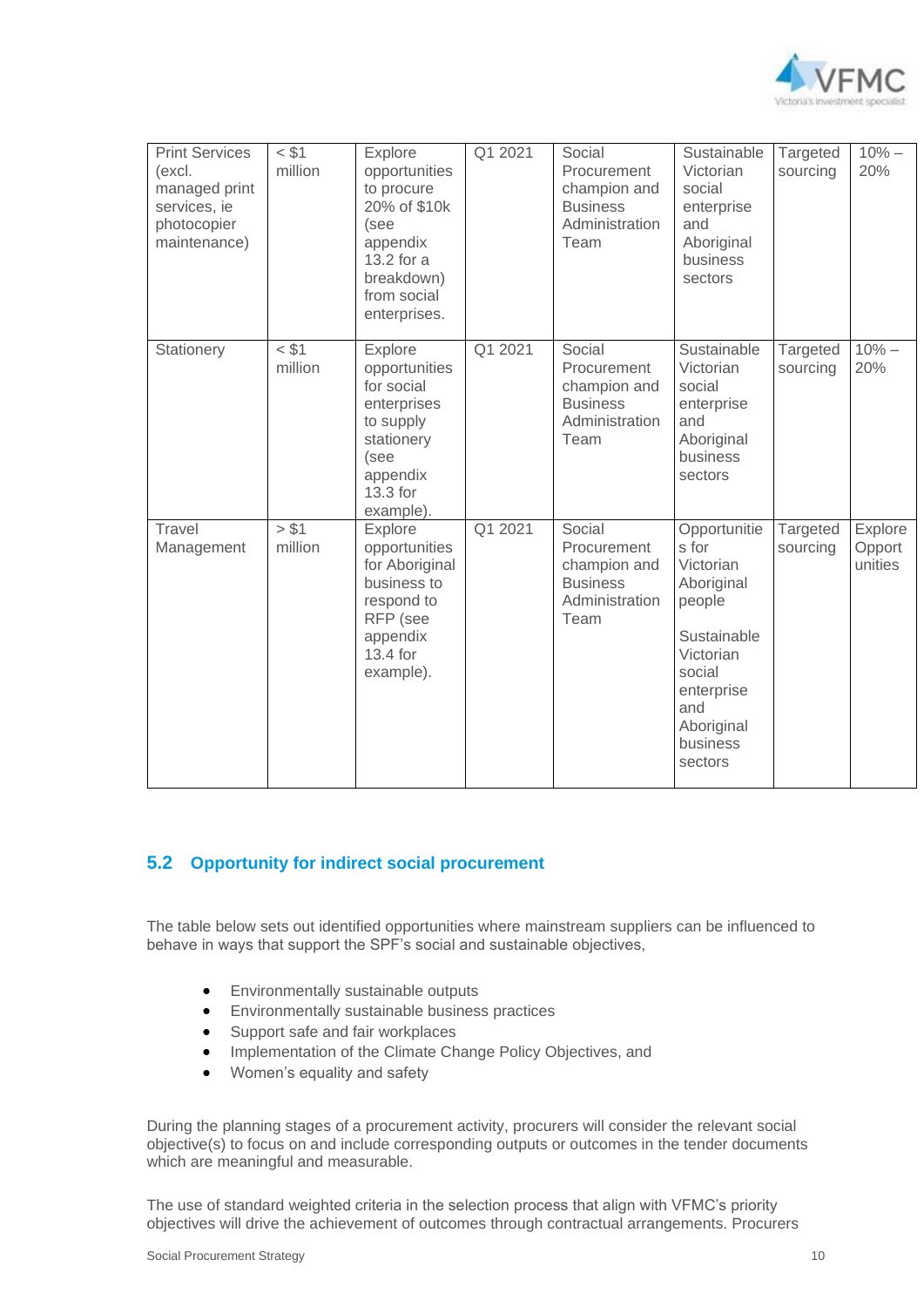

can seek to create social value through the inclusion of social clauses in tender documents (for example, requiring tenderers to identify business practices that are designed to promote social objectives) or by influencing the supply chain (for example, requiring mainstream suppliers to create opportunities to include or support social benefit suppliers within the supply chain). Table 4: Indirect procurement

| Category                                                    | Aggregate<br>Spend          | <b>Strategic Actions</b>                                                                                                                                                                                                                                                         | Completion<br><b>Target</b> | Accountability  | Outcome<br>sought                                                                                                                                                                                                                               |
|-------------------------------------------------------------|-----------------------------|----------------------------------------------------------------------------------------------------------------------------------------------------------------------------------------------------------------------------------------------------------------------------------|-----------------------------|-----------------|-------------------------------------------------------------------------------------------------------------------------------------------------------------------------------------------------------------------------------------------------|
| <b>External Fund</b><br>Managers                            | > \$100<br>million<br>p.a.  | High value category of<br>expenditure represent<br>key opportunities to<br>influence fund managers<br>to deliver social and<br>sustainable outcomes<br>via the VFMC ESG<br>policy and framework,<br>and in future Modern<br>slavey requirements.                                 | On-going                    | <b>ESG Team</b> | 1. Environmentally<br>sustainable<br>business<br>practices                                                                                                                                                                                      |
| <b>State Street</b><br>Custodian                            | ~513<br>million<br>p.pa.    | Explore opportunities to<br>promote local (Victorian)<br>opportunities for<br>Environmentally<br>$\bullet$<br>sustainable<br>business<br>practices<br>Women's<br>equality and<br>safety<br>Supporting safe<br>and fair<br>workplaces<br>Supporting safe<br>and fair<br>workplace | On-going                    | Head of IS      | 1. Women's<br>equality and<br>safety<br>2. Supporting safe<br>and fair<br>workplaces<br>3. Environmentally<br>sustainable<br>business<br>practices                                                                                              |
| Information,<br>Communication<br>and<br>Technology<br>(ICT) | $$4 - 5$<br>million<br>p.a. | Promote the<br>identification and use of<br>social benefit suppliers<br>for ICT. Explore<br>incorporating<br>requirements for social<br>benefits into ICT<br>contracts as 1) existing<br>contracts expire and are<br>renewed, and 2) as new<br>services are procured<br>(RFPs).  | On-going                    | Head of IT      | 1. Women's<br>equality and<br>safety<br>2. Supporting safe<br>and fair<br>workplaces<br>3. Environmentally<br>sustainable<br>business<br>practices<br>4. Sustainable<br>Victorian social<br>enterprise and<br>Aboriginal<br>business<br>sectors |

ı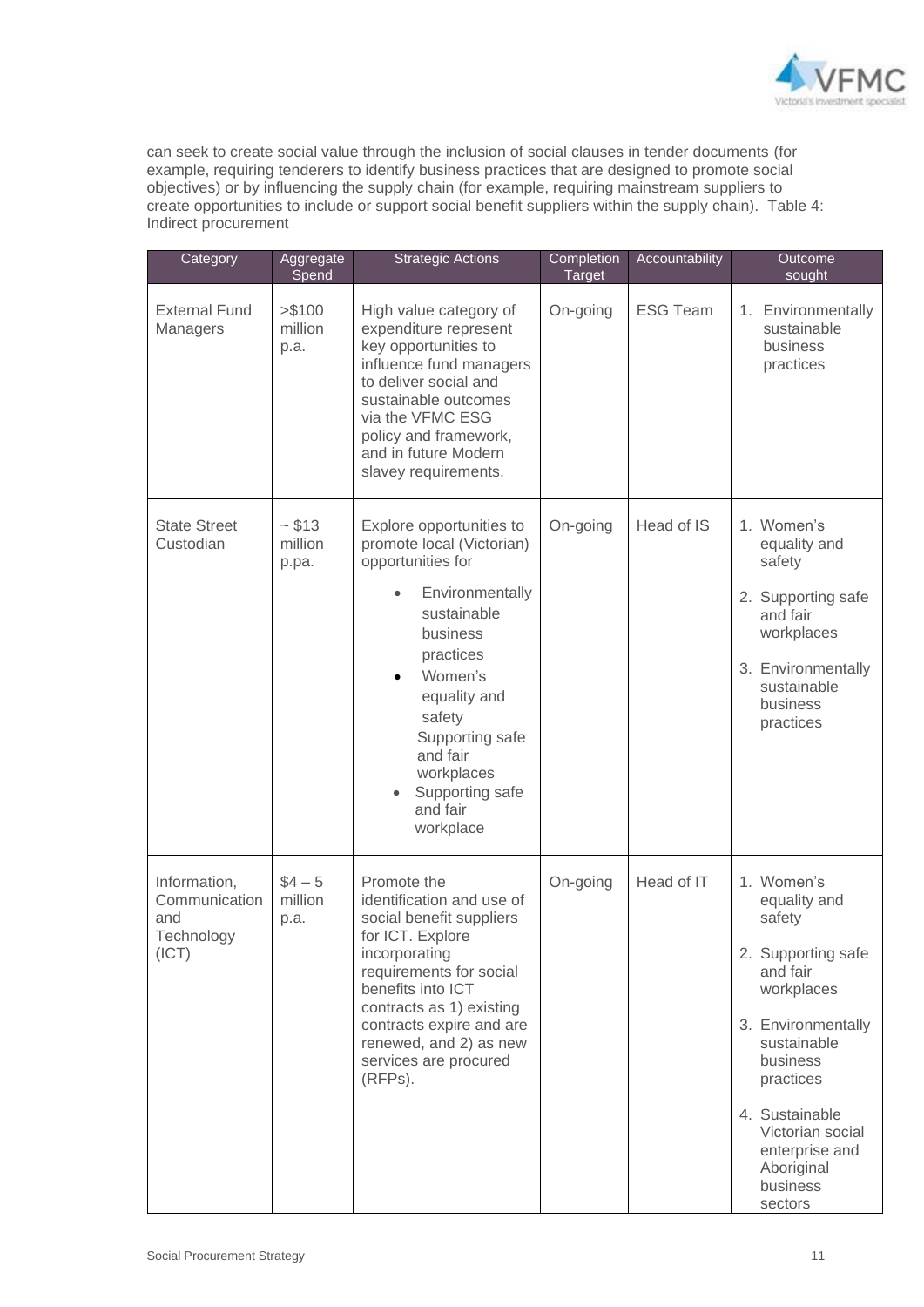

| Category                             | Aggregate<br>Spend                       | <b>Strategic Actions</b>                                                                                                                                                                                                                                                | Completion<br>Target | Accountability                               | Outcome<br>sought                                                                                                                                        |
|--------------------------------------|------------------------------------------|-------------------------------------------------------------------------------------------------------------------------------------------------------------------------------------------------------------------------------------------------------------------------|----------------------|----------------------------------------------|----------------------------------------------------------------------------------------------------------------------------------------------------------|
| Professional<br>advisory<br>services | \$1<br>$\overline{2}$<br>million<br>p.a. | Explore opportunities to<br>promote local (Victorian)<br>opportunities for<br>Aboriginal<br>enterprises<br>Environmentally<br>$\bullet$<br>sustainable<br>business<br>practices<br>Women's<br>equality<br>and<br>safety<br>Supporting safe<br>fair<br>and<br>workplaces | On-going             | Various,<br>individual<br>business<br>owners | 1. Women's<br>equality and<br>safety<br>Supporting safe<br>2.<br>and fair<br>workplaces<br>Environmentally<br>3.<br>sustainable<br>business<br>practices |

### <span id="page-11-0"></span>6 Priority social and sustainable objectives

The ten objectives in the SPF (refer to Appendix 13.1) are important to VFMC's social procurement strategy and future procurement profile. However, the SPF buyer guidance notes that each department should prioritise a minimum of three social and/or sustainable procurement objectives for initial focus.

VFMC will prioritise six objectives to explore in 2019-2020 with the aim of creating an activity plan that will deliver significant outcomes in the coming years. The objectives of the 2019-20 VFMC Social Procurement Strategy are to explore opportunities for businesses that create;

- a) Direct social procurement objectives;
	- Sustainable Victorian social enterprises and Aboriginal business sectors.
- b) Indirect social procurement objectives
	- Environmentally sustainable outputs;
	- Environmentally sustainable business practices;
	- Support safe and fair workplaces;
	- Implementation of the Climate Change Policy Objectives, and
	- Women's equality and safety.

#### <span id="page-11-1"></span>**6.1 Summary of key strategic actions arising from the opportunity analysis**

#### <span id="page-11-2"></span>**6.1.1 Purchasing appropriate goods and services from certified social enterprises**

VFMC is currently not a member of Social Traders and does not have access to certified social enterprises. Under this strategic action VFMC will become a member of Social Traders and will explore direct opportunities to purchase from certified social enterprises.

Social Enterprise certification is provided by Social Traders. To ensure that social enterprises are genuine, VFMC will require social enterprises to be certified by Social Traders. Social Traders is a key partner for government in the implementation of the SPF.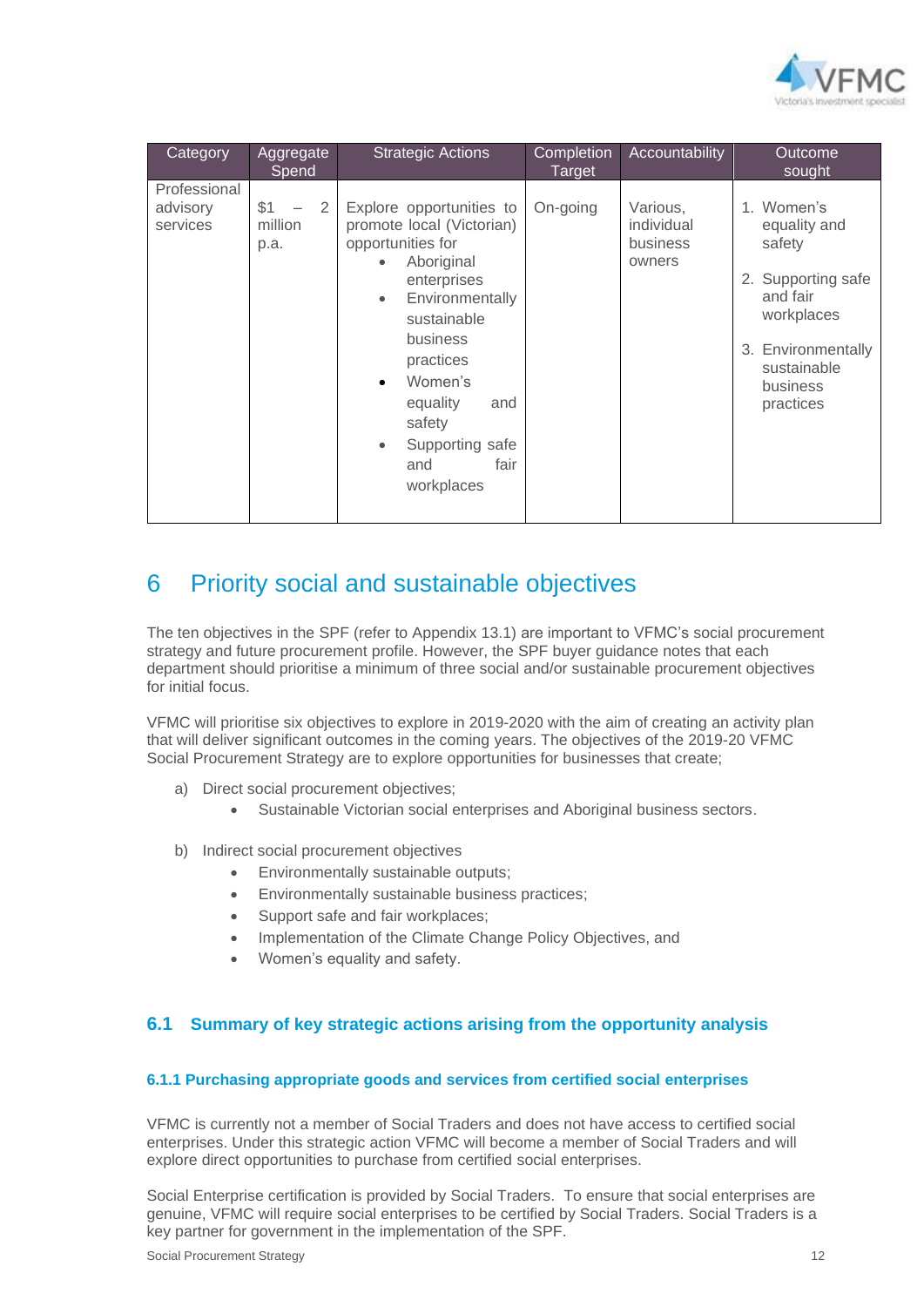

#### <span id="page-12-0"></span>**6.1.2 Purchasing from verified Aboriginal businesses**

VFMC will explore direct opportunities to purchase from Aboriginal businesses verified by Supply Nation or Kinaway.

Supply Nation offers services to support a prosperous, vibrant and sustainable Indigenous enterprise sector including a rigorous registration and certification process to ensure its members can be confident of Indigenous ownership.

Kinaway is the Victorian Aboriginal Chamber of Commerce and its purpose is to provide business support and advice to Victorian Aboriginal business people and help improve the visibility and networks of Aboriginal businesses to strengthen relationships and create opportunity.

VFMC Business Administration Team will have access to a database of Supply Nation and Kinaway verified Aboriginal businesses.

This strategic action may assist VFMC to meet its objective of:

• Sustainable Victorian social enterprises and Aboriginal business sectors

#### <span id="page-12-1"></span>**6.1.3 Purchasing from a disability enterprise**

Purchasing from disability enterprises is a strategic action to support Australian Disability Enterprises. Australian Disability Enterprises are businesses that employ people with disabilities in a supported work place. Buyability maintains a public website that lists Australian Disability Enterprises.

VFMC do not see an immediate opportunity to engage with Australian Disability Enterprises. It will however aspire to review requirements in the next financial year (2020 – 2021) and aim to engage with Disability Enterprises should the opportunity arise.

The strategic action enables VFMC to meet one or more of the following priority objectives:

- Opportunities for Victorians with disability;
- Supporting safe and fair workplaces;

#### <span id="page-12-2"></span>**6.2 Social Procurement Activity Requirements**

Table 6 below outlines buyer requirements and the recommended approach set by DTF, for the inclusion of social and sustainable objectives into procurement planning processes within each expenditure threshold. VFMC will adhere to the threshold requirements outlined in this table.

Based upon VFMC expenditure profile excluding External Fund Manager and Custodian Expenses, the 'Lower Band' social procurement activity requirements are applicable. With the inclusion of External Fund Manager and Custodian Expenses, the 'Upper Band' is applicable. Refer Table 6.

While the priority objectives and outcomes outlined in this section provide a guide to buyers in VFMC, buyers are encouraged to decide which objectives are to be pursued and prioritised in each individual procurement activity.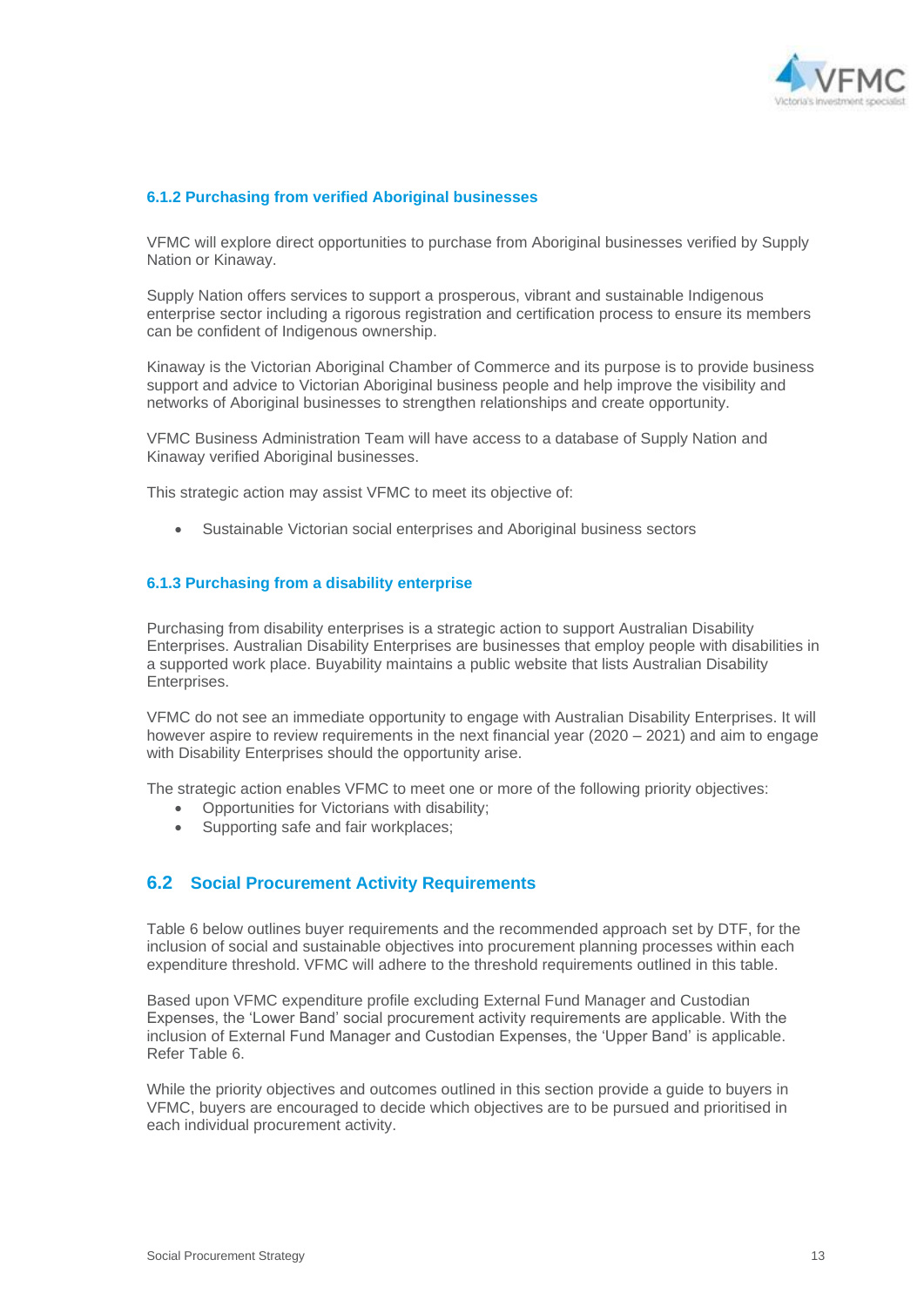

|                                                          |                                                                                                                                               |                                                                                                                                                       | Victoria's Social Procurement Framework Individual procurement activity requirements                                                                              |                                                                                                  |
|----------------------------------------------------------|-----------------------------------------------------------------------------------------------------------------------------------------------|-------------------------------------------------------------------------------------------------------------------------------------------------------|-------------------------------------------------------------------------------------------------------------------------------------------------------------------|--------------------------------------------------------------------------------------------------|
|                                                          | <b>Below threshold</b>                                                                                                                        | Lower band                                                                                                                                            | Middle band                                                                                                                                                       | <b>Upper band</b>                                                                                |
|                                                          | Regional under<br>\$1 million<br>Metro or State-wide<br>under \$3 million                                                                     | Regional<br>\$1to \$20 million<br>Metro or State-wide<br>\$3 to \$20 million                                                                          | \$20 to \$50 million                                                                                                                                              | Over \$50 million                                                                                |
| Planning requirement<br>for government buyers            | Incorporate social objectives into regular                                                                                                    | procurement planning                                                                                                                                  | Complete a Social Procurement Plan during<br>procurement planning                                                                                                 |                                                                                                  |
|                                                          | <b>Encouraged</b>                                                                                                                             | Proportionate                                                                                                                                         | <b>Targeted</b>                                                                                                                                                   | Strategic                                                                                        |
| Described approach                                       | Seek opportunities<br>where available to<br>directly or indirectly<br>procure from social<br>enterprises, ADEs<br>or Aboriginal<br>businesses | Use evaluation criteria<br>(5 to 10 per cent.<br>weighting) to favour<br>businesses whose<br>practices support<br>ocial and sustainable<br>objectives | Include performance<br>standards and<br>contract requirements<br>that pursue social and<br>sustainable objectives                                                 | Include targets and<br>contract requirements<br>that pursue social and<br>sustainable objectives |
|                                                          |                                                                                                                                               | Recommended actions for government buyers                                                                                                             |                                                                                                                                                                   |                                                                                                  |
| Social Enterprises,<br>ADEs and Aboriginal<br>businesses | Seek opportunities to<br>directly or indirectly<br>procure from social<br>enterprises, ADEs or<br>Aboriginal businesses                       | Consider whether part<br>of the procurement<br>can be unbundled for<br>delivery from social<br>enterprises, ADEs or<br>Aboriginal businesses          | Set targets for supplier expenditure with social<br>enterprises, ADEs or Aboriginal businesses and<br>ask suppliers to demonstrate how they will<br>meet toroets. |                                                                                                  |
| Disadvantaged<br>communities                             |                                                                                                                                               |                                                                                                                                                       | Set supplier targets for employment and<br>training for disadvantaged Victorians.                                                                                 |                                                                                                  |
| Gender                                                   |                                                                                                                                               | Ask suppliers to<br>demonstitzte gender<br>equitable employment<br>practices in weighted<br>framework criteria                                        | include performance<br>standards on labour<br>hours performed<br>by women                                                                                         | include industry-<br>appropriate targets.<br>for labour hours.<br>to be performed.<br>by women   |
| Disability                                               |                                                                                                                                               | Ask suppliers to<br>demonstrate inclusive<br>employment practices<br>for people with<br>disability in weighted<br>framework criteria                  | include performance<br>standards on labour<br>hours performed by<br>people with disability                                                                        | include targets for<br>labour hours to be<br>performed by people<br>with disability              |
| Family Violence Leave                                    |                                                                                                                                               |                                                                                                                                                       | Ask suppliers whether they offer family violence<br>leave in weighted framework criteria                                                                          |                                                                                                  |
| Fair and safe<br>workplaces                              |                                                                                                                                               |                                                                                                                                                       | Ask suppliers to demonstrate compliance with<br>industrial relations laws                                                                                         |                                                                                                  |
| Environmental<br>sustainability                          |                                                                                                                                               | Ask suppliers<br>to demonstrate<br>environmentally<br>sustainable business<br>practices in weighted<br>framework criteria                             | include requirements as relev<br>recycled content, waste management<br>and energy consumption.                                                                    |                                                                                                  |
| Climate change                                           |                                                                                                                                               |                                                                                                                                                       | Where procurement includes a design<br>component, include requirements on greenhouse<br>gas emissions and climate change resilience                               |                                                                                                  |
|                                                          |                                                                                                                                               |                                                                                                                                                       |                                                                                                                                                                   |                                                                                                  |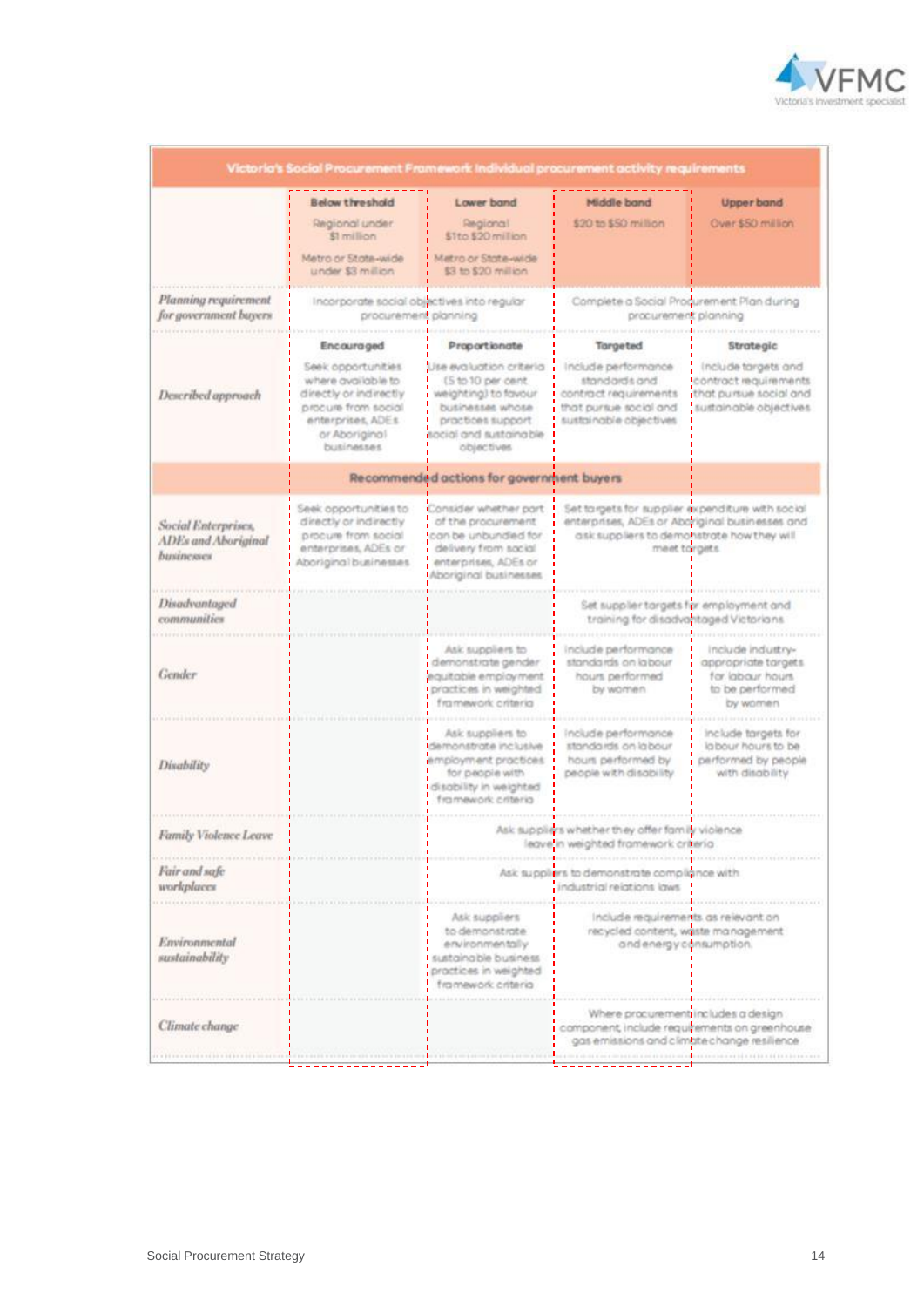

# <span id="page-14-0"></span>7 Roles and Responsibilities

VFMC has clear sets of responsibilities attached to each element of the procurement function. These roles and responsibilities are outlined below.

Table 7: Roles & Responsibilities

| Role                                              | General Responsibilities in the procurement<br>process                                                                                                                                                                                                                                             | <b>Social Procurement Strategy</b><br><b>Responsibilities</b>                                                                                                                                                                                                                                                                                                                                                                                                                                                                                                                                                         |
|---------------------------------------------------|----------------------------------------------------------------------------------------------------------------------------------------------------------------------------------------------------------------------------------------------------------------------------------------------------|-----------------------------------------------------------------------------------------------------------------------------------------------------------------------------------------------------------------------------------------------------------------------------------------------------------------------------------------------------------------------------------------------------------------------------------------------------------------------------------------------------------------------------------------------------------------------------------------------------------------------|
| CEO<br>(Accountable<br>Officer) and<br><b>ELT</b> | The Accountable Officer (AO) and ELT will<br>ensure the governance framework identifies<br>the roles and responsibilities, processes<br>and performance standards to ensure<br>compliance with the VFMC Procurement<br>Policy and Victorian Government<br>Purchasing Board (VGPB) supply policies. | To communicate the importance<br>of the Social Procurement<br>Framework to the Corporation<br>and reinforce its implementation<br>as a priority.                                                                                                                                                                                                                                                                                                                                                                                                                                                                      |
| COO and<br>Head of<br>Finance                     | Provide operational oversight to<br>procurement activities and ensure<br>compliance to all relevant Procurement<br>policies.                                                                                                                                                                       | To lead and champion the<br>awareness raising activities so<br>that VFMC procurers understand<br>the strategy and procure in<br>accordance with the Social<br>Procurement Framework as<br>outlined in this strategy.                                                                                                                                                                                                                                                                                                                                                                                                  |
| Finance                                           | Facilitate procurement processes via:-<br>Approval of expenditure<br>a)<br>Authorisation of document<br>b)<br>execution orders (purchase<br>orders)<br>Payment of approved invoices to<br>c)<br>suppliers                                                                                          | • To prepare and maintain lists of<br>social benefit suppliers for use<br>in the department and assist<br>individual business procurers to<br>use available tools that will<br>identify social benefit supply<br>options;<br>• Amend internal procurement<br>templates and corporate<br>processes to embed SPF<br>considerations into all<br>procurement processes<br>• Collect procurement data to<br>enable reporting on VFMC's<br>social procurement<br>achievements in the Annual<br>Report as well as for the whole<br>of government SPF Reporting<br>function being established in<br><b>Strategic Sourcing</b> |
| <b>Business</b><br>Teams                          | Engagement with suppliers to procure<br>goods and services.                                                                                                                                                                                                                                        | • To get an understanding of the<br>social procurement actions<br>identified in VFMC's strategy.<br>• To plan and source the goods,<br>services being procured.                                                                                                                                                                                                                                                                                                                                                                                                                                                       |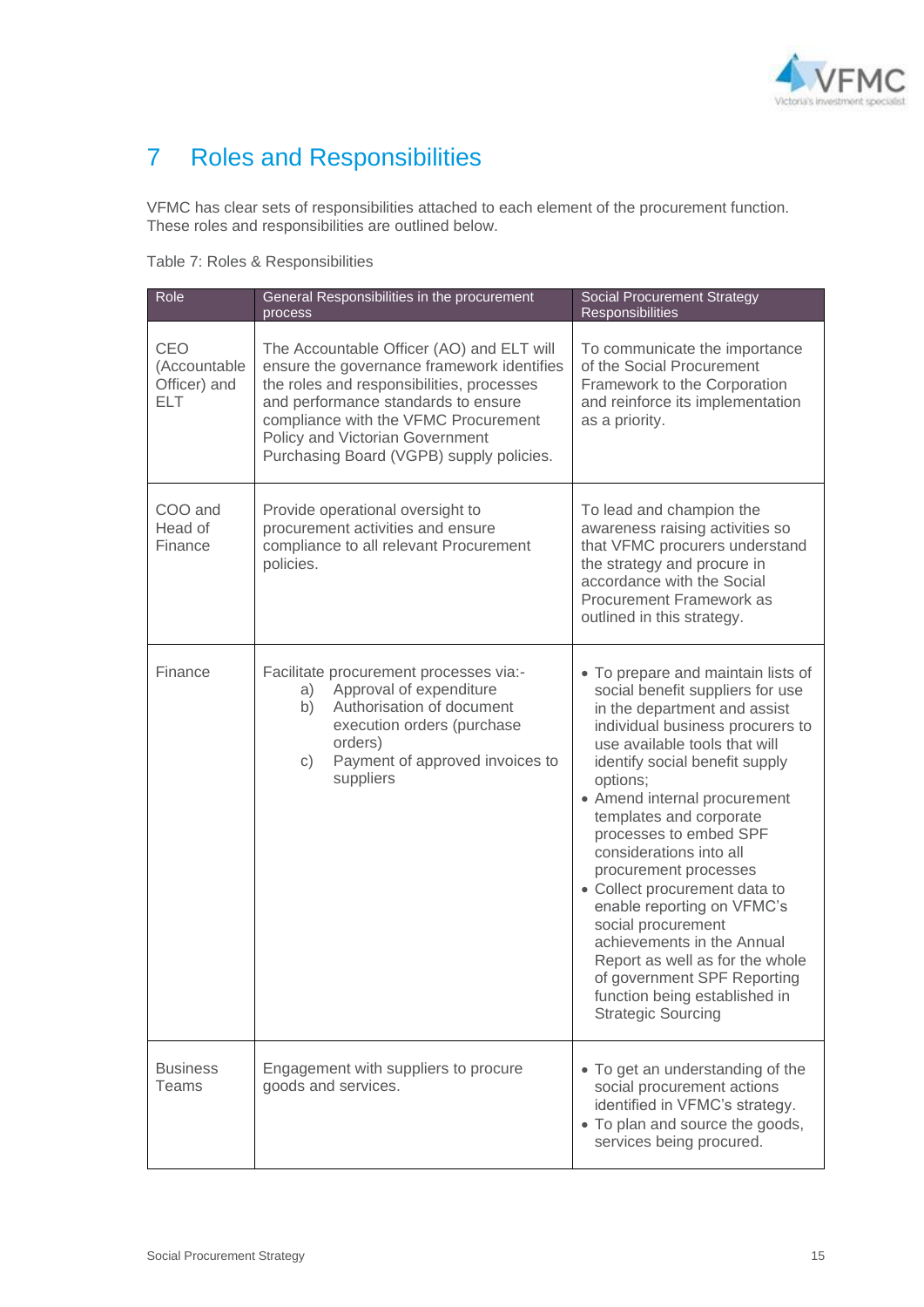

## 8 Capability Development Plan

Capability development in social procurement within VFMC support success in delivering the Social Procurement Strategy. The Capability Development Plan covers four areas, all of which will increase the organisational capability in social procurement. The plan identifies what is in place, what gaps exist and priority actions to address gaps. This plan steps out the priority actions needed to meet the requirements of the SPF and provide buyers the confidence and capability to socially procure.

The timing of activities is categorised by those needed in the short term (less than twelve months), and long term (greater than 12 months).

The Head of Finance will provide a six monthly report to the ELT outlining VFMC's progress in implementing the commitments set out in Table 8. The ELT will assess VFMC's social procurement capability over time and make adjustments necessary to promote continuous improvement.

<span id="page-15-0"></span>

| <b>Capability</b>                                                                                | What's in place                                                                                        | Gaps                                                                   | <b>Priority Actions</b>                                                                                                                                                                                                                                      | Timing     | <b>Responsibility</b> |
|--------------------------------------------------------------------------------------------------|--------------------------------------------------------------------------------------------------------|------------------------------------------------------------------------|--------------------------------------------------------------------------------------------------------------------------------------------------------------------------------------------------------------------------------------------------------------|------------|-----------------------|
| Governance:<br>Oversighting<br>implementation of<br>the Social<br><b>Procurement</b><br>Strategy | The Finance<br>function<br>provides<br>oversight of<br>procurement<br>activities within<br><b>VFMC</b> | Past Finance<br>oversight has<br>not included<br>social<br>procurement | Add the SPF requirements to<br>the VFMC Procurement<br>Policy to include Social<br>Procurement requirements<br>Update regular governance<br>and oversight activities to<br>include arrangements for<br>indirect and direct social<br>procurement activities. | Short term | Finance Team          |
|                                                                                                  |                                                                                                        |                                                                        | Report to ORMC on a<br>quarterly basis, progress on<br><b>Social Procurement</b>                                                                                                                                                                             | Short term | Finance Team          |

Table 8: Capability Development Plan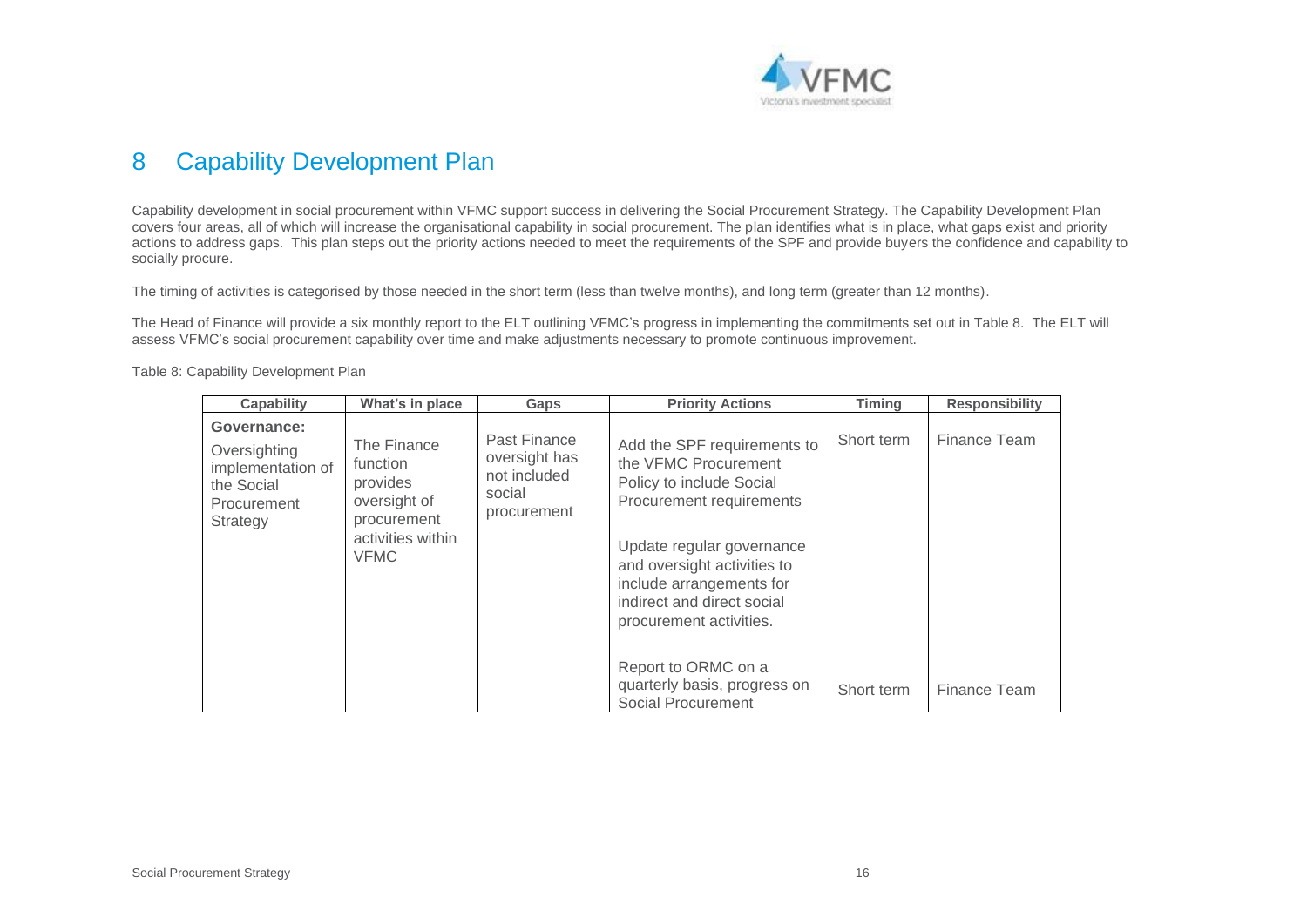

| <b>People and Culture:</b><br>Cultural change is<br>required across<br>buyers for the Social<br>Procurement<br>Strategy to be<br>successful                                 |                                                                                                                                                                                       | Awareness of<br>social<br>procurement is<br>low for the<br>organisation.<br>Need to address<br>knowledge gaps<br>especially with<br>highly impacted<br>users:-<br>Finance Team<br>$\bullet$<br><b>Business</b><br>$\bullet$<br>Administration<br>Team<br><b>IT Team</b><br>$\bullet$<br><b>ESG Team</b><br>$\bullet$ | Incorporate social<br>procurement into general<br>procurement training and<br>awareness for all procurers<br>and approvers across the<br>organisation. Roll-out<br>awareness and training<br>program throughout<br>organisation<br>Incorporate social<br>procurement information,<br>case studies and examples<br>into procurement intranet<br>information and workshops | Short term<br>Short term | <b>Finance Team</b><br>Finance Team      |
|-----------------------------------------------------------------------------------------------------------------------------------------------------------------------------|---------------------------------------------------------------------------------------------------------------------------------------------------------------------------------------|----------------------------------------------------------------------------------------------------------------------------------------------------------------------------------------------------------------------------------------------------------------------------------------------------------------------|--------------------------------------------------------------------------------------------------------------------------------------------------------------------------------------------------------------------------------------------------------------------------------------------------------------------------------------------------------------------------|--------------------------|------------------------------------------|
| <b>Procurement</b><br>processes and<br>contract<br>management:<br>The SPF requires<br>some of the existing<br>processes to be<br>updated to deliver<br>better social impact | There is a<br>procurement<br>policy and<br>processes in<br>place to<br>govern<br>procurement<br>within VFMC.<br>There are<br>robust<br>processes to<br>ensure that all<br>expenditure | There has been<br>no requirement to<br>have social<br>procurement<br>processes and<br>considerations in<br>place                                                                                                                                                                                                     | <b>Update VFMC Procurement</b><br>Policy and processes to<br>include Social Procurement<br>objective and requirements.<br><b>Update 'Document</b><br>Execution Form' to include<br><b>Social Procurement</b><br>requirements<br>Develop a potential list of<br>categories and contract<br>types well suited to direct<br>procurement from social                         | Short term<br>Short term | Finance Team<br>Legal & Finance<br>Teams |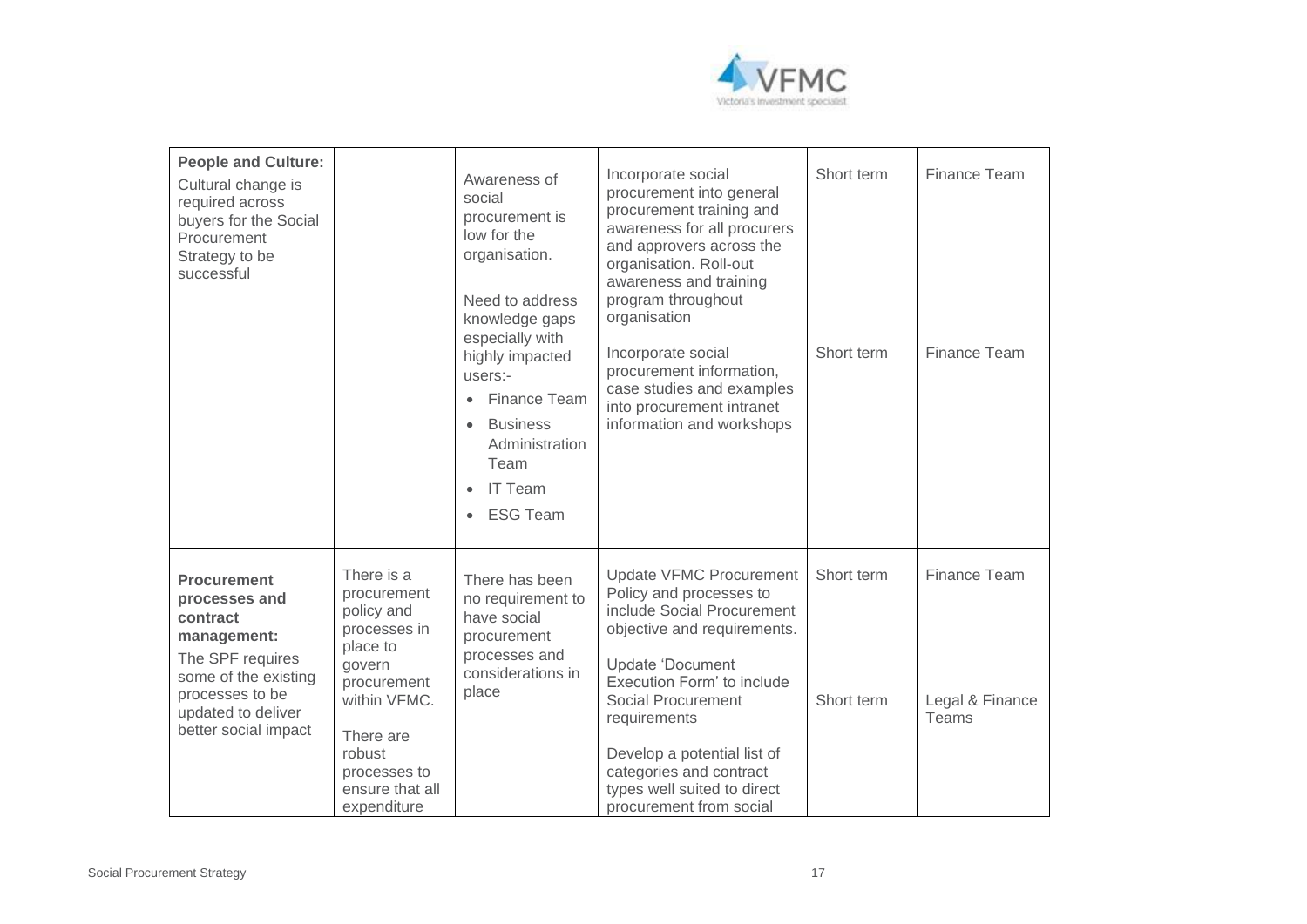

|                                                                                                                                                                                                                                                                                                                                                                         | >\$100,000 is<br>reviewed.<br>There are<br>robust<br>delegated<br>authorities in<br>place to<br>ensure that all<br>contracts are<br>reviewed.       |                                                                                                                                                                                                      | benefit suppliers and<br>communicate to buyers<br>Explore relevant<br>opportunities to drive social<br>procurement outcomes<br>through RFX documents<br>and contracts                                                                      | long term                              | Finance Team<br><b>Business</b><br>procurers/<br>owners                                                 |
|-------------------------------------------------------------------------------------------------------------------------------------------------------------------------------------------------------------------------------------------------------------------------------------------------------------------------------------------------------------------------|-----------------------------------------------------------------------------------------------------------------------------------------------------|------------------------------------------------------------------------------------------------------------------------------------------------------------------------------------------------------|--------------------------------------------------------------------------------------------------------------------------------------------------------------------------------------------------------------------------------------------|----------------------------------------|---------------------------------------------------------------------------------------------------------|
| <b>Leadership and</b><br><b>Communication</b><br>Culture change<br>required to<br>successfully execute<br>Social Procurement<br><b>Strategy</b><br><b>The Social</b><br>Procurement<br>Strategy requires a<br>significant change in<br>thinking from buyers.<br>Cultural change<br>requires significant<br>communication to<br>support the changes<br>being implemented | Organisational<br>commitment to<br>social<br>procurement<br>Robust<br>internal<br>procurement<br>processes<br>governed via<br>Procurement<br>Policy | Lack of<br>awareness of<br>social<br>procurement<br>across the<br>organisation<br>No social<br>procurement<br>examples within<br>the organisation<br>to feed into<br>learnings and<br>communications | <b>Profile Social Procurement</b><br>Strategy at the VFMC<br>Team forums<br>Share success stories with<br><b>VFMC</b> team<br>Educate all team members<br>about the social benefit<br>supplier directory to which<br>they will have access | Short term<br>Short term<br>Short term | CEO & ELT<br>Finance team<br>and Business<br>admin Teams<br>Finance team<br>and Business<br>admin Teams |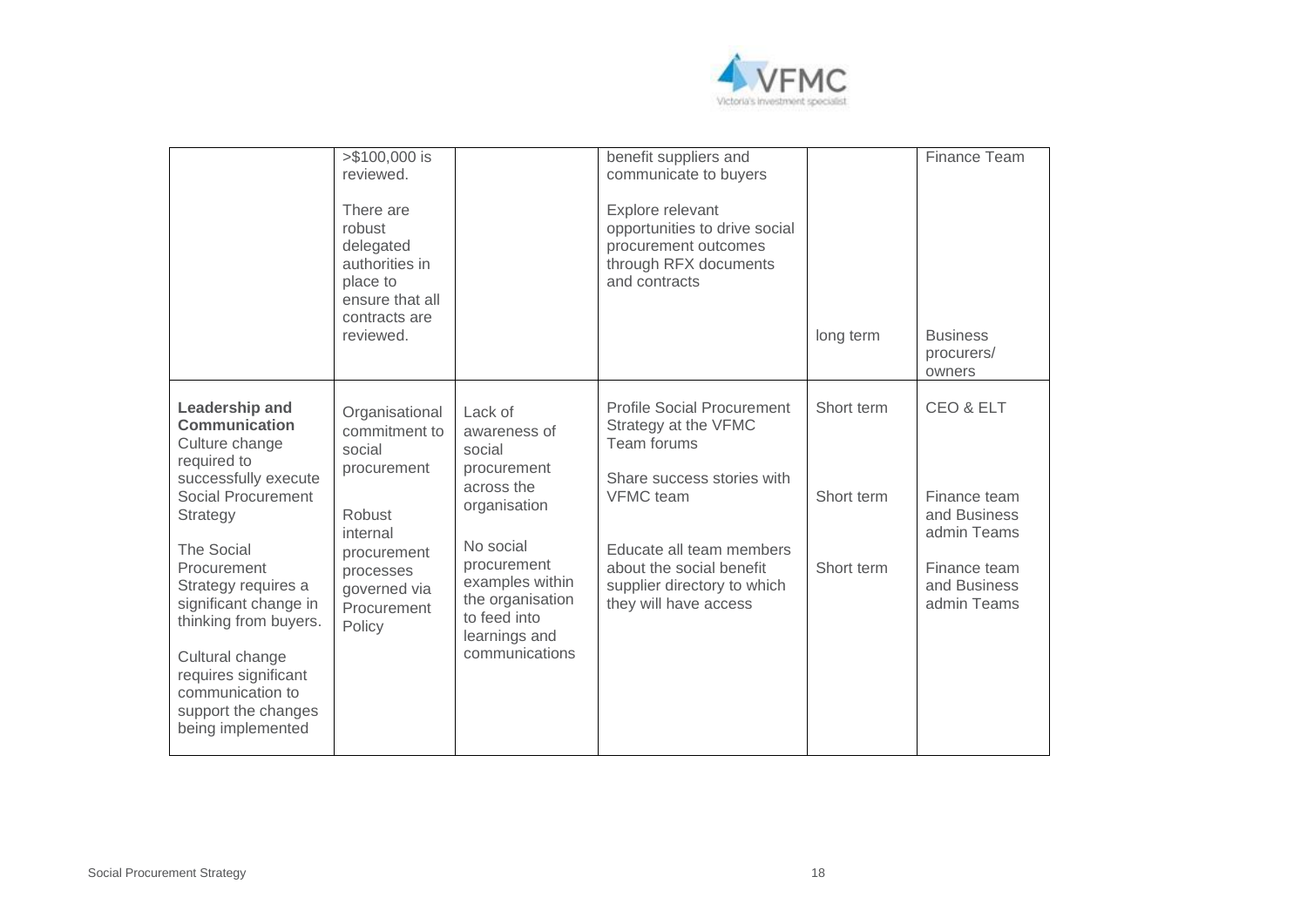

## <span id="page-18-0"></span>9 Supplier communication, education and development

Effective communication, education and development of suppliers is essential to building their capability to fulfil the social procurement needs of VFMC. By implementing effective supplier engagement practices, VFMC will ensure that all suppliers receive accurate information and allow them time to respond to the increased demand for social procurement in the Victorian market.

The plan identifies what is in place, what gaps exist and priority actions to address gaps. This plan steps out the priority actions needed to meet the requirements of the SPF and provide buyers with the confidence and capability to socially procure.

The timing of activities is categorised by those needed in the short term (less than twelve months), and longer term (greater than 12 months).

|                                   | Gaps                                                                                                                                   | <b>Priority Actions</b>                                                                                                                                                                                                                                                                                                        | Timing                                          | <b>Responsibility</b>                      |
|-----------------------------------|----------------------------------------------------------------------------------------------------------------------------------------|--------------------------------------------------------------------------------------------------------------------------------------------------------------------------------------------------------------------------------------------------------------------------------------------------------------------------------|-------------------------------------------------|--------------------------------------------|
| Notice of tenders<br>requirements | Requirements for<br>social<br>procurement<br>have not been<br>highlighted in<br>open and closed<br>procurement<br>request<br>documents | New tenders<br>(RFPs/RFIs)<br>should highlight<br>the need to<br>respond to<br>weighted<br>selection criteria<br>relating to social<br>procurement.<br>Criteria to be set<br>up to 5%<br>dependent upon<br>type of services<br>being procured<br>(excludes<br><b>External Funds</b><br>Management and<br>Custody<br>Services). | short term, all<br>new tenders<br>going forward | Business owner,<br>supported by<br>Finance |
| Supplier<br>briefings             | Currently there is<br>no requirement<br>to disclose social<br>procurement<br>objectives or<br>selection criteria                       | Update the<br>support materials<br>and general<br>awareness of<br>business<br>procurers to<br>include reference<br>to social<br>procurement<br>objectives and<br>selection criteria<br>for significant<br>procurements                                                                                                         | short term, all<br>new tenders<br>going forward | Business owner,<br>supported by<br>Finance |

Table 9: Supplier communication, education and development action plan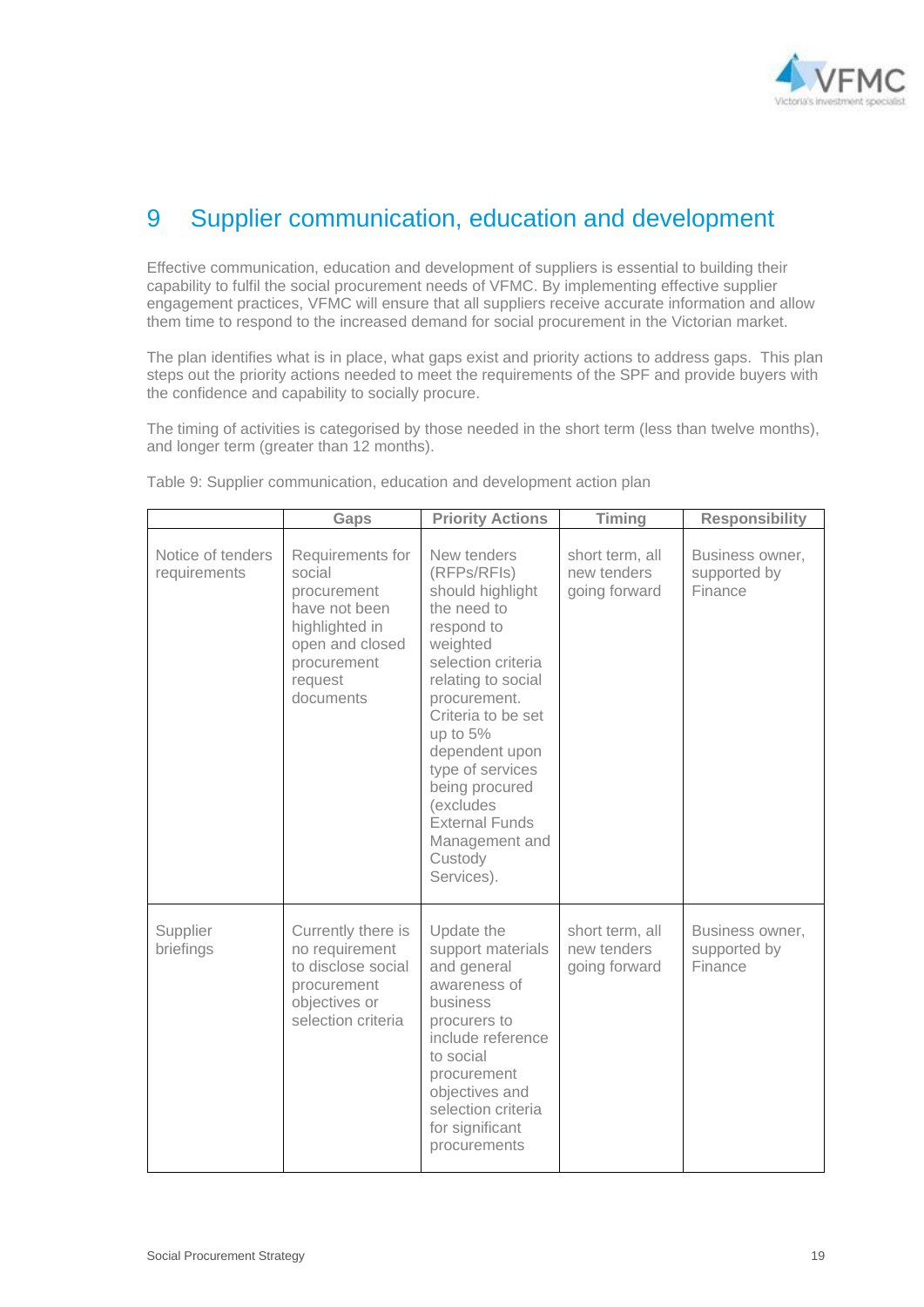

| Supplier<br>feedback | Feedback does<br>not currently<br>include<br>information about<br>meeting social<br>procurement<br>requirements | Advice to<br>unsuccessful<br>suppliers will<br>contain<br>information<br>relating to the<br>meeting of social<br>procurement<br>requirements | short term, all<br>new tenders<br>going forward | Business owner,<br>supported by<br>Finance |
|----------------------|-----------------------------------------------------------------------------------------------------------------|----------------------------------------------------------------------------------------------------------------------------------------------|-------------------------------------------------|--------------------------------------------|
|----------------------|-----------------------------------------------------------------------------------------------------------------|----------------------------------------------------------------------------------------------------------------------------------------------|-------------------------------------------------|--------------------------------------------|

### <span id="page-19-0"></span>10 Measurement and Reporting Action Plan

Monitoring and reporting of social procurement activities will be required to ensure success execution of the strategy.

This section outlines the method and tools for monitoring progress against the objectives and action items of the Social Procurement Strategy as well as how data demonstrating the impact of the Social Procurement Strategy will be captured.

VFMC will comply with the requirements of a whole of government measurement and reporting framework to support the SPF, once instructed by DTF.

VFMC will report on its social procurement achievements and progress against this Social Procurement Strategy in its departmental Annual Report, in accordance with the requirements of the SPF.

VFMC will review the reporting framework on an ongoing basis and continue to evolve and improve the reporting of social procurement activities.

| <b>Type</b>     | <b>Gaps</b>                                                                                                                       |                                                                                                        | <b>Short Term</b>                                                                                                                                            | <b>Long Term</b>                                                                                                 | <b>Accountable</b>               |
|-----------------|-----------------------------------------------------------------------------------------------------------------------------------|--------------------------------------------------------------------------------------------------------|--------------------------------------------------------------------------------------------------------------------------------------------------------------|------------------------------------------------------------------------------------------------------------------|----------------------------------|
| <b>Direct</b>   | <b>Build social</b><br>procurement<br>data capture into<br>the current<br>procurement<br>database/ERP<br>System/Finance<br>system | There is<br>currently no<br>social<br>procurement<br>data capture                                      | Develop data<br>capture<br>requirements<br>by 'tag' social<br>procurement<br>suppliers in<br>ERP system<br>as part of the<br>accounts<br>payable<br>process. | Configure the<br>ERP to<br>record and<br>report on<br>social<br>procurements                                     | Corporate<br>Finance Team        |
| <b>Indirect</b> | Ensure suppliers<br>monitor and<br>report<br>performance on<br>social benefit<br>commitments                                      | There are<br>currently no<br>requirements<br>to monitor or<br>report social<br>procurement<br>benefits |                                                                                                                                                              | As contracts<br>expire/ roll-<br>over, embed<br>agreed<br>expectations<br>from<br>suppliers into<br>contract and | Individual<br>business<br>owners |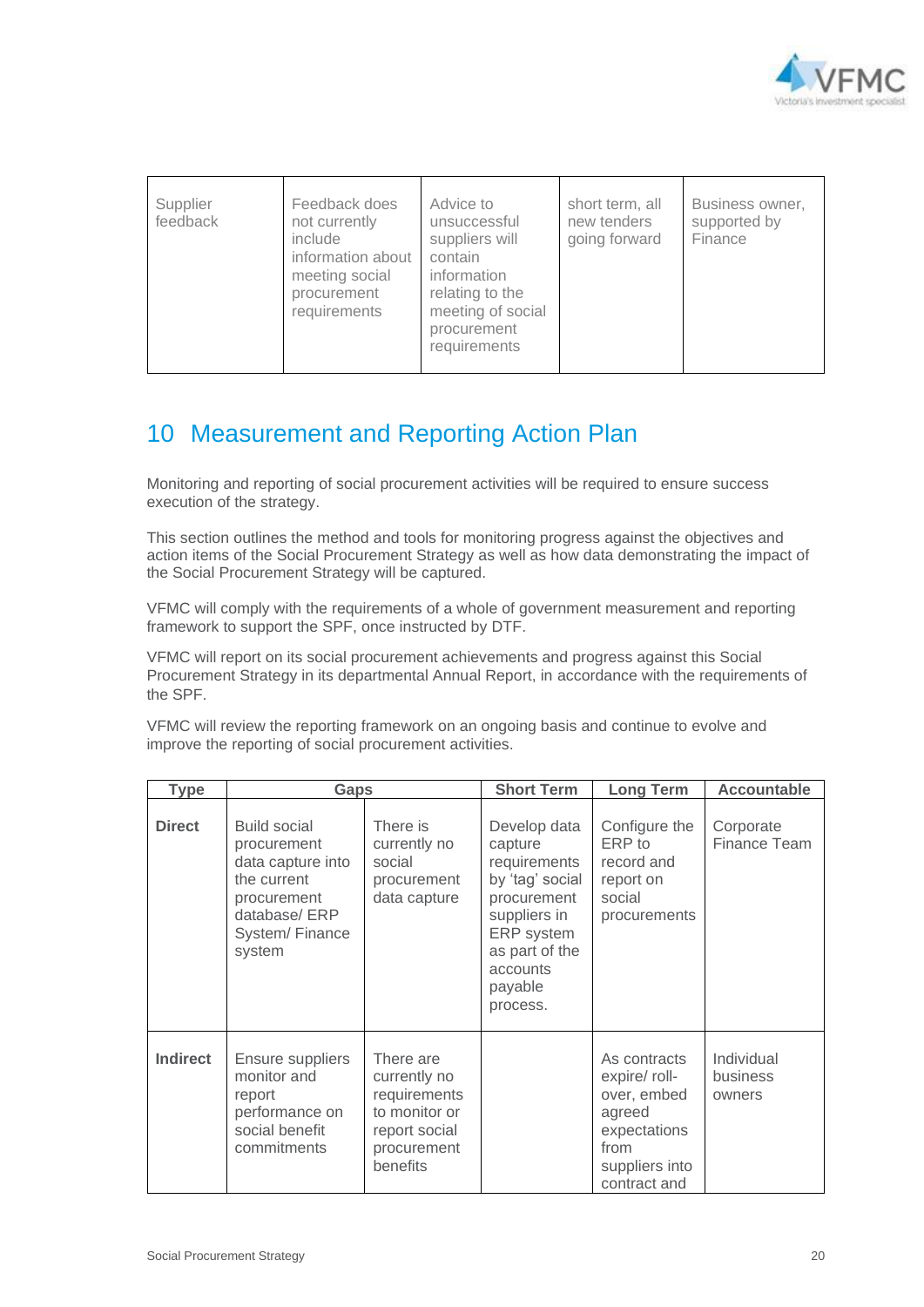

|                                                                                                                                                                                                                                 |                                                                                                                    |                                                                                                                                                                                                                                                                       | letter of<br>engagement<br>Promote<br>contract<br>management<br>best practice<br>guidance to<br>improve<br>monitoring of<br>social<br>procurement<br>benefits.                                                                           |                           |
|---------------------------------------------------------------------------------------------------------------------------------------------------------------------------------------------------------------------------------|--------------------------------------------------------------------------------------------------------------------|-----------------------------------------------------------------------------------------------------------------------------------------------------------------------------------------------------------------------------------------------------------------------|------------------------------------------------------------------------------------------------------------------------------------------------------------------------------------------------------------------------------------------|---------------------------|
| Developing<br>social impact<br>targets for<br>indirect social<br>procurement                                                                                                                                                    | There is<br>currently no<br>mechanism<br>for measuring<br>the impact<br>delivered<br>through social<br>procurement |                                                                                                                                                                                                                                                                       | <b>VFMC will</b><br>explore the<br>implement a<br>social impact<br>benchmark<br>survey with<br>the top 20<br>suppliers<br>once<br>developed by<br>DTF.                                                                                   | Corporate<br>Finance Team |
| Develop a<br>mechanism for<br>assessing the<br>relative social<br>impact of<br>individual supply<br>contracts, based<br>on the selection<br>criteria that<br>applied in the<br><b>RFX</b> documents<br>and selection<br>process | There is<br>currently no<br>requirement<br>to assess<br>social<br>procurement<br>impact                            | Develop<br>scoring<br>guidelines for<br>the impact<br>achieved by<br>social<br>weighting in<br>procurement<br>request<br>documents<br>Update<br>Procurement<br>policy to<br>include<br>scoring<br>guidelines<br>and general<br>Social<br>Procurement<br>requirements. | <b>Review</b><br>scoring<br>guidelines<br>Incorporate<br>scoring<br>guidelines<br>into<br>procurement<br>training<br>Assess each<br>contract with<br>social impact<br>weightings in<br>terms of<br>delivery<br>against those<br>criteria | Corporate<br>Finance Team |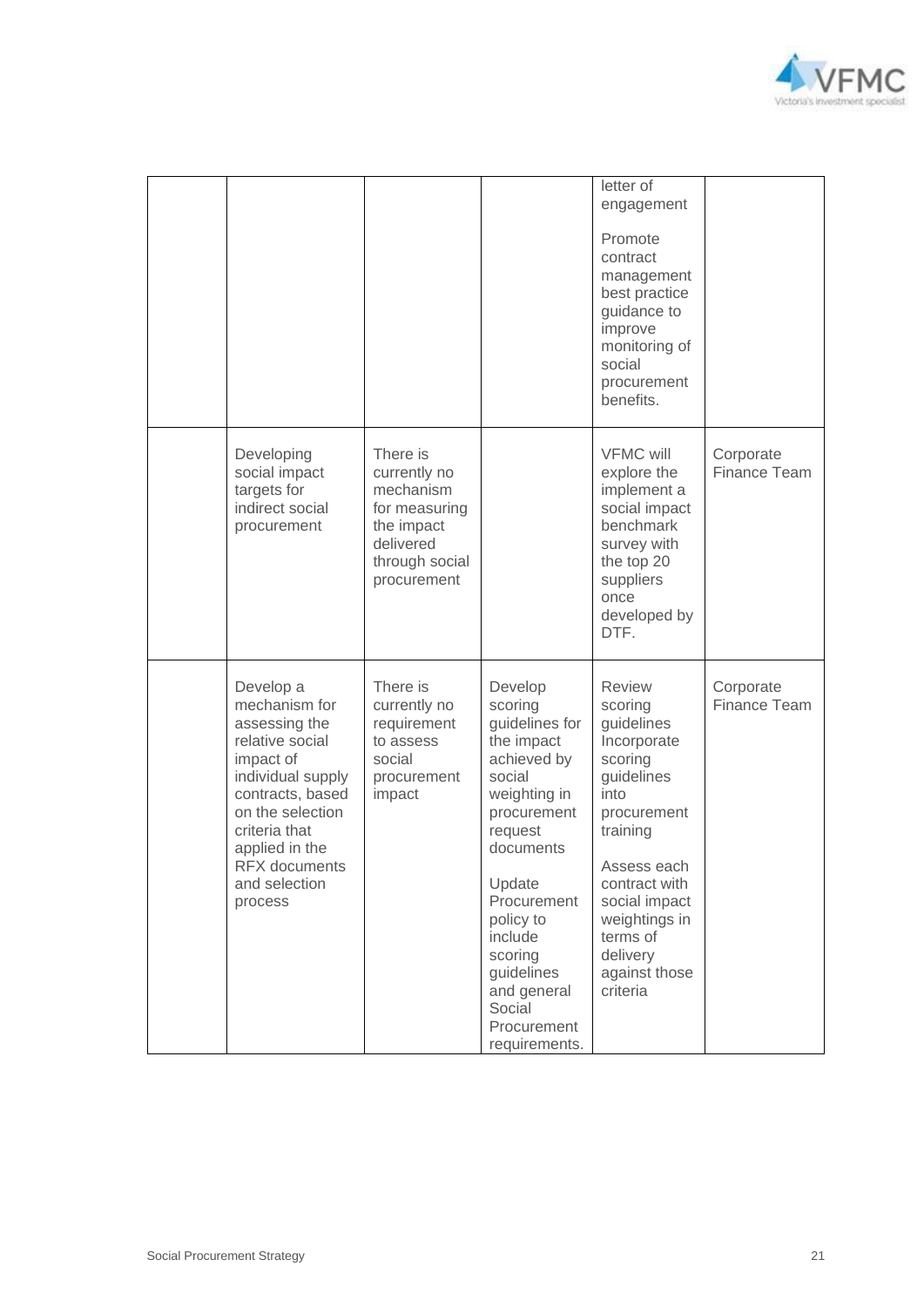

## 11 Definitions

<span id="page-21-0"></span>

| Social enterprise                        | Social enterprises are commercially viable businesses that trade to intentionally tackle social problems, improve communities,<br>provide people access to employment and training, or help the environment. They derive most of their income from trade (not<br>donations or grants) and use the majority of their profits (at least 50 per cent) to contribute to their social mission.                          |
|------------------------------------------|--------------------------------------------------------------------------------------------------------------------------------------------------------------------------------------------------------------------------------------------------------------------------------------------------------------------------------------------------------------------------------------------------------------------|
|                                          | Among other benefits, social enterprises play an important role in providing transitional employment for disadvantaged job<br>seekers, including people with disability, as a pathway to employment in mainstream businesses. Social enterprises can also<br>provide ongoing employment options for disadvantaged job seekers who may not be well placed to sustain mainstream<br>employment over the longer term. |
| Aboriginal business                      | The Victorian Government defines an Aboriginal business as:                                                                                                                                                                                                                                                                                                                                                        |
|                                          | • At least 50 per cent Aboriginal and/or Torres Strait Islander-owned;                                                                                                                                                                                                                                                                                                                                             |
|                                          | Undertaking commercial activity; and                                                                                                                                                                                                                                                                                                                                                                               |
|                                          | Main business location is in Victoria.                                                                                                                                                                                                                                                                                                                                                                             |
|                                          |                                                                                                                                                                                                                                                                                                                                                                                                                    |
| <b>Australian Disability Enterprises</b> | Australian Disability Enterprises (ADEs) are Commonwealth-funded and generally not-for-profit organisations operating in a<br>commercial context, specifically to provide supportive employment opportunities to people with moderate to severe disability.<br>Some ADEs also operate as social enterprises (SPF 2018)                                                                                             |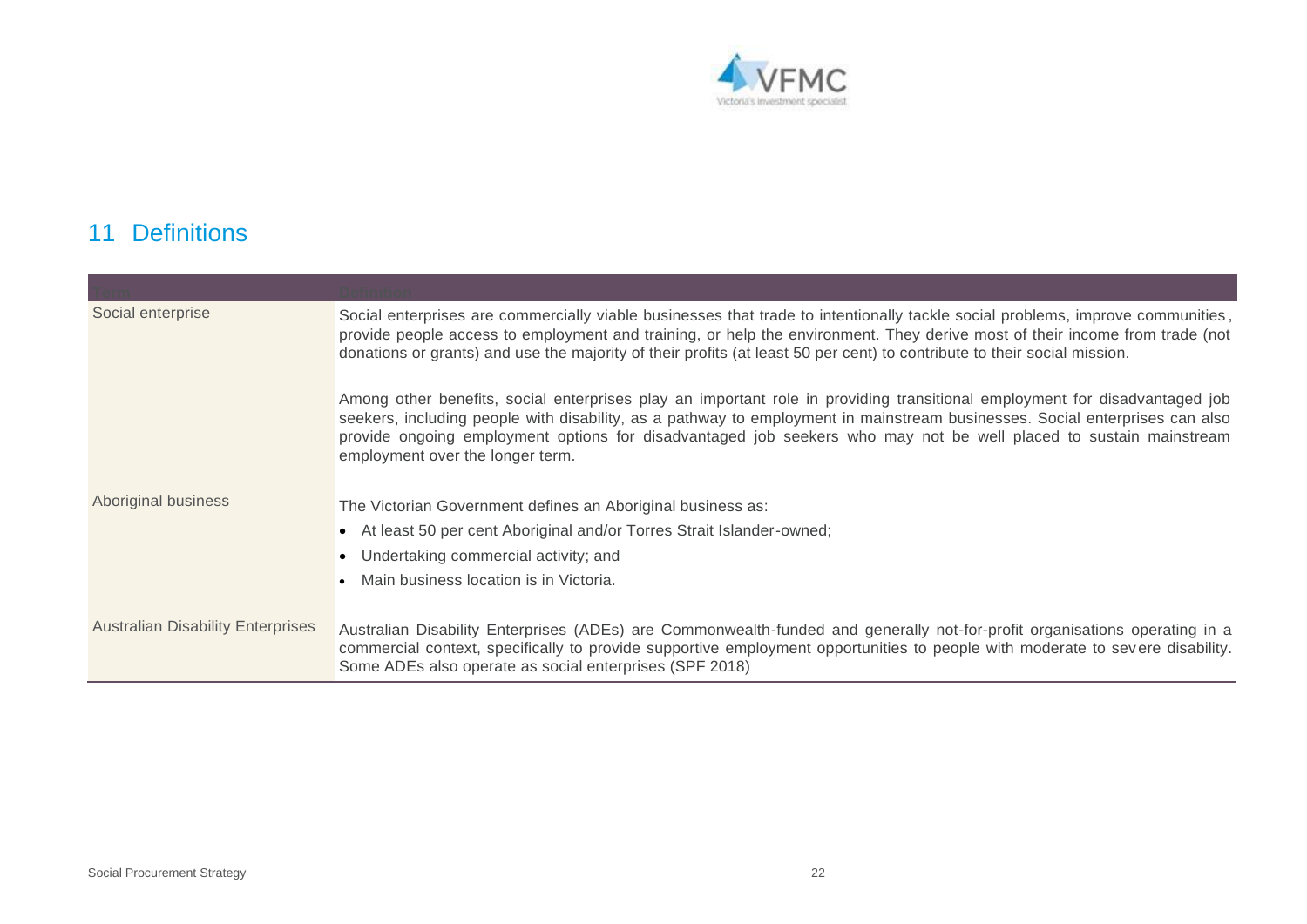

### 12 Annexure – Social Procurement self-assessment

SOCIAL PROCUREMENT SELF ASSESSMENT Organisation: Victorian Fund Management Corporation

Assessment date: 15 August 2019 Assessor(s): Maurice Petrilli, Head of Finance

PART A: Strongly disagree; Disagree; Neutral; Agree; strongly agree; Unknown

<span id="page-22-0"></span>

| <b>Item</b>  | <b>Description</b>                                                                                                                                                                                                                                                                                                                                                                                                              | <b>Assessment</b> | Comment                                                                                                                                                                          |
|--------------|---------------------------------------------------------------------------------------------------------------------------------------------------------------------------------------------------------------------------------------------------------------------------------------------------------------------------------------------------------------------------------------------------------------------------------|-------------------|----------------------------------------------------------------------------------------------------------------------------------------------------------------------------------|
| $\mathbf{1}$ | Our Social Procurement Strategy covers all<br>core components                                                                                                                                                                                                                                                                                                                                                                   | Agree             | The social procurement strategy has<br>been developed in accordance with<br>the guidance material, based upon a<br>multi-staged approach.                                        |
| 2            | Our governance framework / accountability<br>mechanisms promote compliance with SPF<br>requirements                                                                                                                                                                                                                                                                                                                             | <b>Disagree</b>   | As VFMC is in the early stages of<br>rolling out the SPF, existing<br>framework and accountability<br>mechanisms have not promoted<br>compliance with the Framework.             |
| 3            | Procurement spend is actively monitored to<br>ensure that value for money outcomes are<br>achieved, taking into account:<br>The total benefits and costs over the life<br>of the goods, services or construction<br>being procured<br>Environmental, social and economic<br>factors, and<br>Any risk related to the procurement<br>$\bullet$<br>Spend analysis is capable of<br>accommodating social procurement<br>commitments | Agree             | Value for money is a key ongoing<br>consideration.<br>Risk is a key consideration in value<br>for money assessment.<br>Spend analysis is available via the<br>finance ERP system |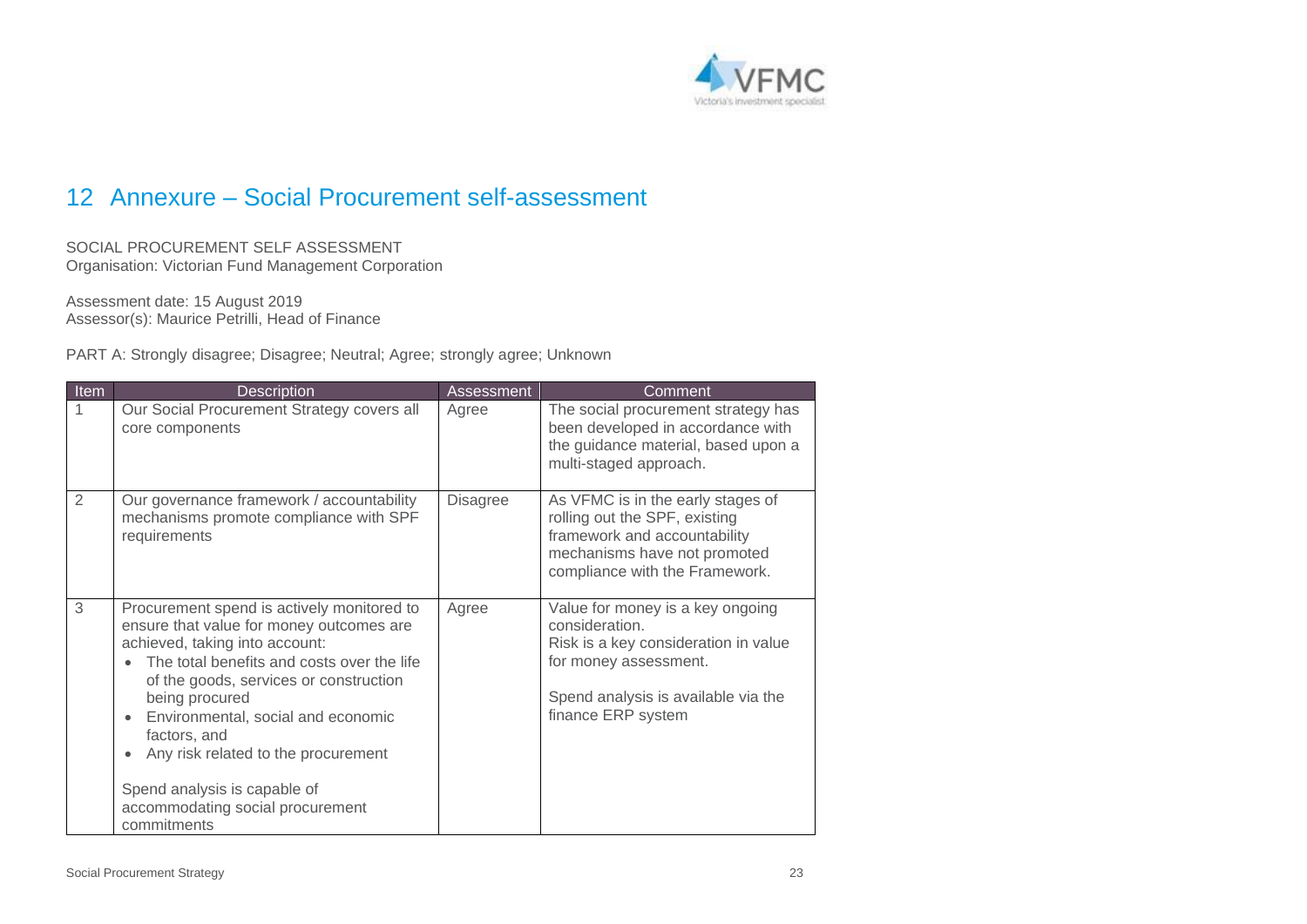

| $\overline{4}$ | Senior management view social<br>procurement as a strategic priority and set<br>the tone from the top                                                                                                                                      | Agree           | VFMC is in the early stages of<br>adopting social procurement;<br>however, VFMC has developed an<br>ESG framework for its core investing<br>activities. The ESG framework helps<br>achieve some of the social<br>procurement objectives. |
|----------------|--------------------------------------------------------------------------------------------------------------------------------------------------------------------------------------------------------------------------------------------|-----------------|------------------------------------------------------------------------------------------------------------------------------------------------------------------------------------------------------------------------------------------|
| 5              | Roles and responsibilities in respect of<br>social procurement are clearly<br>communicated and supervised by senior<br>management                                                                                                          | <b>Disagree</b> | As the SPF is in the process of being<br>implemented within VFMC, it is not<br>possible to have communicated roles<br>and responsibilities in advance.                                                                                   |
| 6              | Individuals with social procurement related<br>roles and responsibilities have sufficient<br>knowledge, skills and experience to identify<br>and pursue opportunities to deliver social<br>and sustainable outcomes through<br>procurement | Neutral         | As the SPF is in the process of being<br>implemented within VFMC, it is not<br>possible to have communicated roles<br>and responsibilities in advance                                                                                    |
| $\overline{7}$ | Recruitment, training and professional<br>development activities in relation to<br>procurement integrate social procurement<br>knowledge, skills and experience                                                                            | <b>Disagree</b> | As the Framework is yet to be<br>implemented, recruitment, training<br>and professional development has<br>been limited to a small number of<br>people.                                                                                  |
| 8              | Social procurement is embedded throughout<br>the procurement process (e.g. in<br>procurement-related systems, policies and<br>processes for planning, sourcing and<br>contract management)                                                 | <b>Disagree</b> | As VFMC is in the early stages of<br>rolling out the SPF, it has not been<br>possible to embed relevant principles<br>and concepts into processes.<br>Addressing this is an important part<br>of the strategy.                           |
| 9              | Supplier and stakeholder relations are<br>managed on an ongoing basis to promote<br>compliance with contractual obligations.<br>Management of supplier and stakeholder                                                                     | Agree           | As the SPF is in the process of being<br>implemented within VFMC, supplier<br>and stakeholder relations have not<br>focused on the relevant principles,                                                                                  |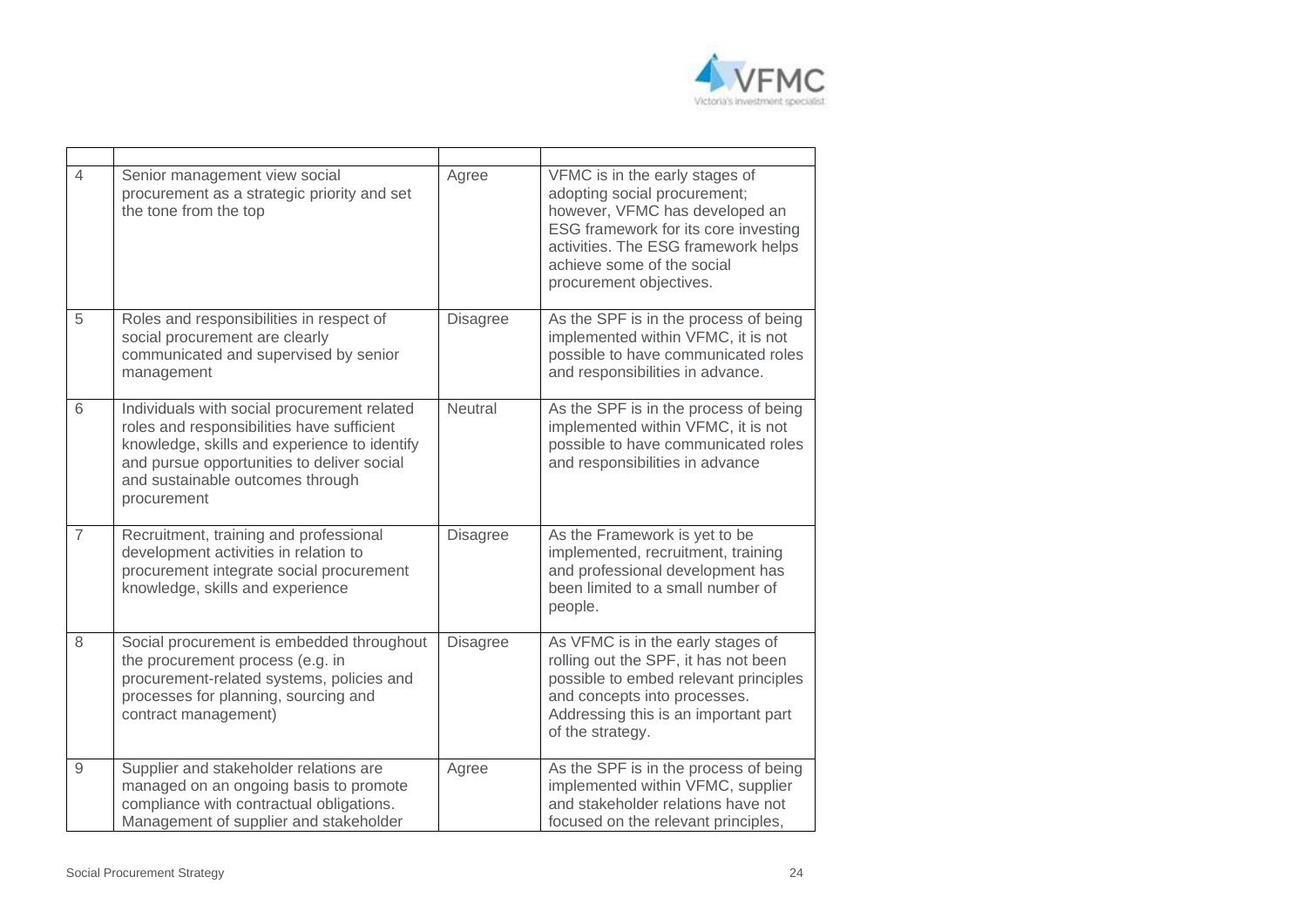

|    | relations is capable of accommodating social<br>procurement commitments                                                                                                                               |                | concepts and obligations.<br>Addressing this is an important part<br>of the strategy.                                                                                                                                                                |
|----|-------------------------------------------------------------------------------------------------------------------------------------------------------------------------------------------------------|----------------|------------------------------------------------------------------------------------------------------------------------------------------------------------------------------------------------------------------------------------------------------|
| 10 | Performance of the procurement function is<br>monitored and assessed on an ongoing<br>basis to drive continuous improvement and<br>accommodate any whole-of-government<br>social procurement targets. | <b>Neutral</b> | As VFMC is in the early stages of<br>rolling out the SPF, only preparation-<br>level work has been done in relation<br>to driving continuous improvement of<br>the procurement function.<br>Addressing this is an important part<br>of the strategy. |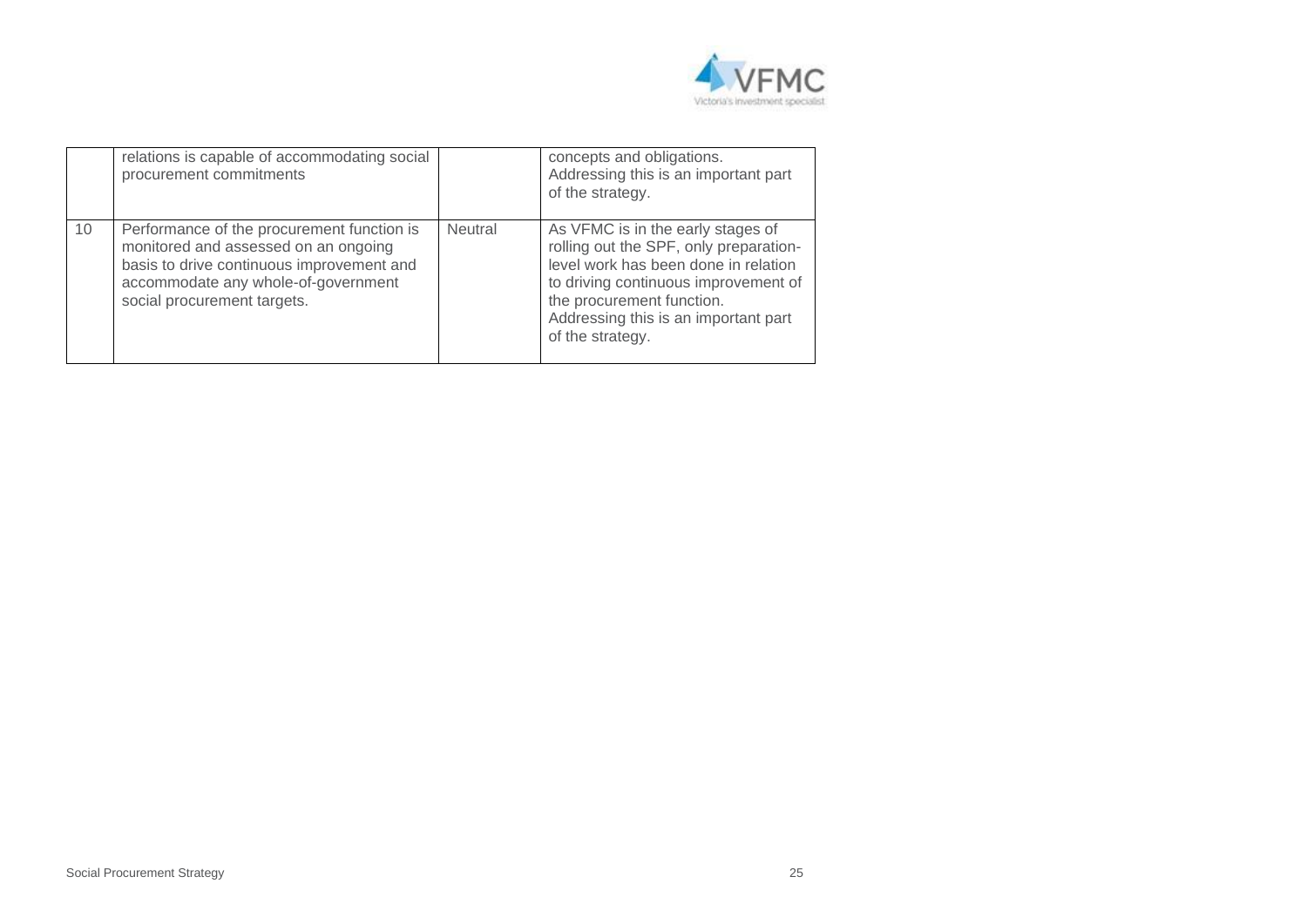

# 13 Appendix

### **Victorian Social Procurement Framework – 10 Objectives and outcomes Sought**

<span id="page-25-0"></span>

| <b>Social procurement objectives</b>                                             | <b>Outcomes sought</b>                                                                                                                                                                                             |
|----------------------------------------------------------------------------------|--------------------------------------------------------------------------------------------------------------------------------------------------------------------------------------------------------------------|
| 1. Opportunities for Victorian Aboriginal<br>People                              | Purchasing from Victorian Aboriginal businesses<br>Employment of Victorian Aboriginal people by suppliers to the Victorian Government                                                                              |
| 2. Opportunities for Victorians with<br>disability                               | Purchasing from Victorian social enterprises and Australian Disability Enterprises<br>Employment of people with disability by suppliers to the Victorian Government                                                |
| 3. Women's equality and safety                                                   | Adoption of family violence leave by Victorian Government suppliers<br>Gender equality within Victorian Government suppliers                                                                                       |
| 4. Opportunities for disadvantaged<br><b>Victorians</b>                          | Purchasing from Victorian social enterprises<br>Job readiness and employment for:<br>- long-term unemployed people<br>- disengaged youth<br>- single parents<br>- migrants and refugees<br>- workers in transition |
| 5. Supporting safe and fair workplaces                                           | Purchasing from suppliers that comply with industrial relations laws and promote secure employment                                                                                                                 |
| 6. Sustainable Victorian social<br>enterprise and Aboriginal business<br>sectors | Purchasing from Victorian social enterprises and Aboriginal businesses                                                                                                                                             |
| 7. Sustainable Victorian regions                                                 | Job readiness and employment for people in regions with entrenched disadvantage                                                                                                                                    |